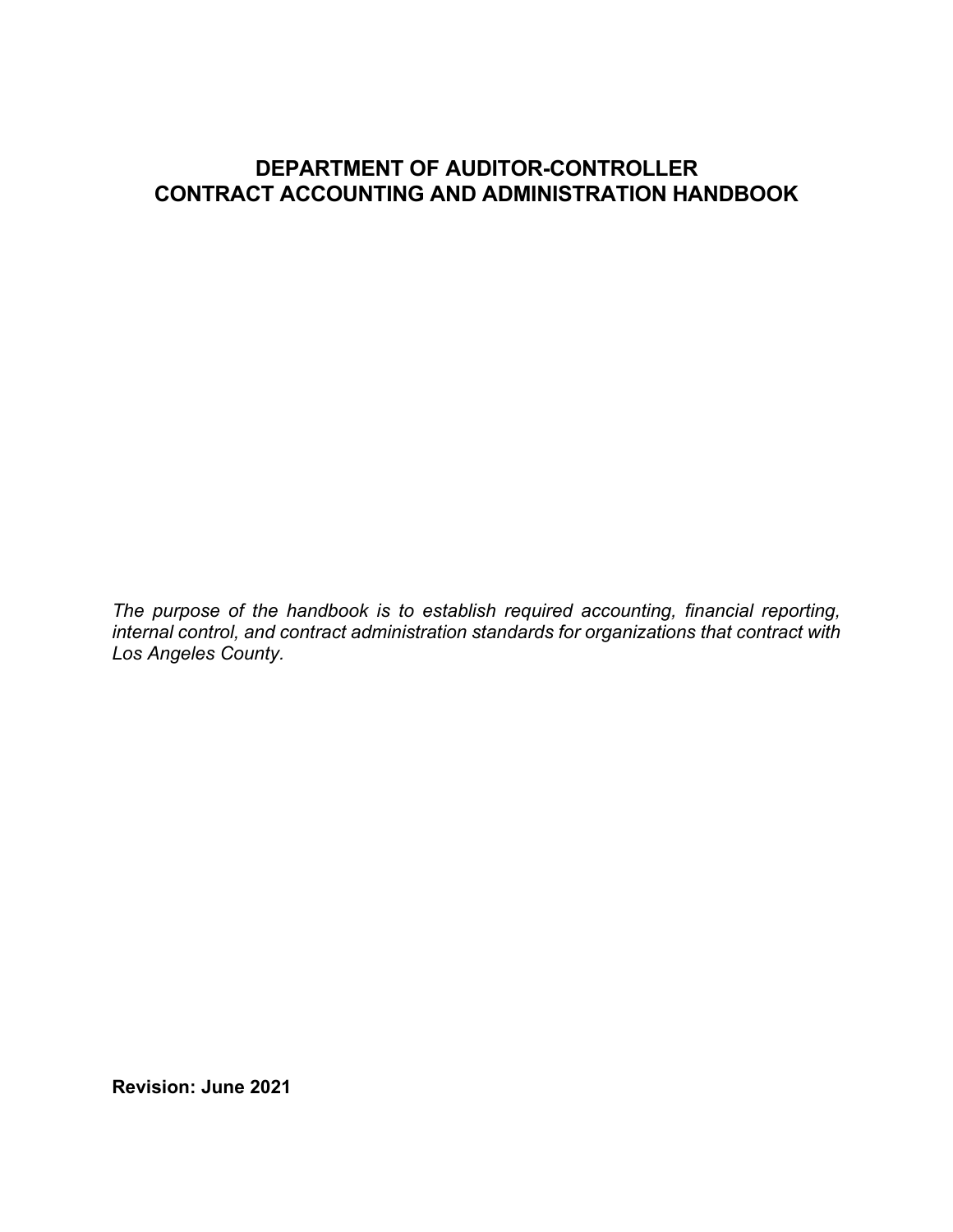### **AUDITOR-CONTROLLER CONTRACT ACCOUNTING AND ADMINISTRATION HANDBOOK**

The purpose of this Handbook is to establish required accounting, financial reporting, internal control, and contract administration standards for organizations (CONTRACTOR) that contract with Los Angeles County (COUNTY).

*The accounting, financial reporting, and internal control standards described in this Handbook are fundamental. These standards are not intended to be all inclusive or replace acceptable existing procedures, preclude the use of more sophisticated methods, or supersede any laws or requirements imposed by the applicable funding sources (i.e., federal and State agencies) that may be more restrictive and/or stringent. Instead, this Handbook represents the minimum required procedures and controls that must be incorporated into a CONTRACTOR'S accounting and financial reporting system. The internal control standards described apply to organizations with adequate staffing. Organizations with insufficient staff to implement the internal controls as described herein must adopt alternative controls (e.g., use of appropriate alternative staff or Board Officers) to comply with the intent of the standards to ensure effective internal control systems are in place within the organization. The CONTRACTOR'S subcontractors must aIso follow these standards unless otherwise stated in the Agreement.*

### A. ACCOUNTING AND FINANCIAL REPORTING

#### 1.0 Basis of Accounting

Unless otherwise specified by the funding source, CONTRACTORS may elect to use either the accrual or cash basis of accounting during the year for recording financial transactions. Monthly invoices must be prepared on the same basis used for recording financial transactions.

The COUNTY recommends the use of the accrual basis for recording financial transactions.

#### 1.1 Accrual Basis

Under the accrual basis for recording financial transactions, revenues are recorded in the accounting period earned (rather than when cash is received). Expenditures are recorded in the accounting period incurred (rather than when cash is disbursed).

Recorded accruals (e.g., to estimate expenditures) shall be reversed in the subsequent accounting period or when deemed appropriate in accordance with Generally Accepted Accounting Principles (GAAP).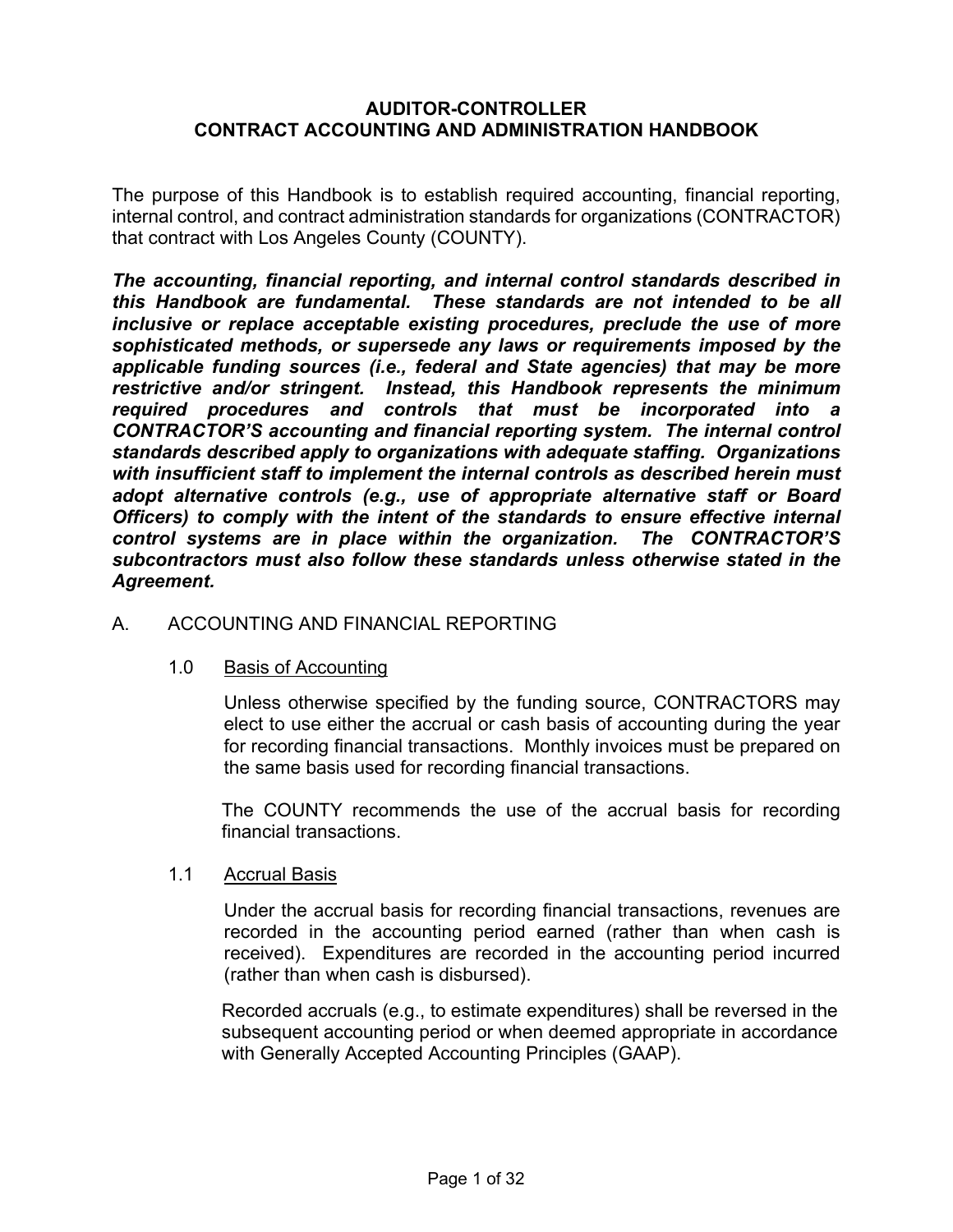## 1.2 Cash Basis

If a CONTRACTOR elects to use the cash basis for recording financial transactions during the year:

- Necessary adjustments must be made to record the accruals at the beginning and the end of each year of the contract, and at the end of the contract.
- All computations, supporting records, and explanatory notes used in converting from the cash basis to the accrual basis must be retained.

### 1.3 Prepaid Expenditures

Prepaid expenditures (e.g., insurance, service agreements, lease agreements) must be expensed during the appropriate Agreement year to the extent goods and services are received, or are applicable to that Agreement year.

### 2.0 Accounting System

Each CONTRACTOR must maintain a *double entry accounting system*  (utilizing debits and credits) with a General Journal, a Cash Receipts Journal, a General Ledger, and a Cash Disbursements Journal. The COUNTY requires that a Payroll Register (see Section A.2.6) also be maintained. Postings to the General Ledger and Journals shall be made at least on a monthly basis. The CONTRACTOR must maintain separate cost centers, which clearly identify funds received and expended on services provided under the COUNTY Agreement.

### 2.1 General Journal

A General Journal must be maintained for recording adjusting entries, reversing entries, closing entries, and other financial transactions not normally recorded in the Cash Receipts Journal or Cash Disbursements Journal. Entries in the General Journal must be adequately documented, and entered in chronological order with sufficient explanatory notations.

| Example: |  |
|----------|--|
|          |  |

|                         | Debit | Credit |
|-------------------------|-------|--------|
| <b>Rent Expenditure</b> | 100   |        |
| Rent Payable            |       | 100    |

To record accrued rent to March 31, 20XX

### 2.2 Cash Receipts Journal

A Cash Receipts Journal must be maintained for recording all cash receipts (e.g., COUNTY warrants, contributions, interest income). The Cash Receipts Journal shall, at a minimum, contain the following column headings: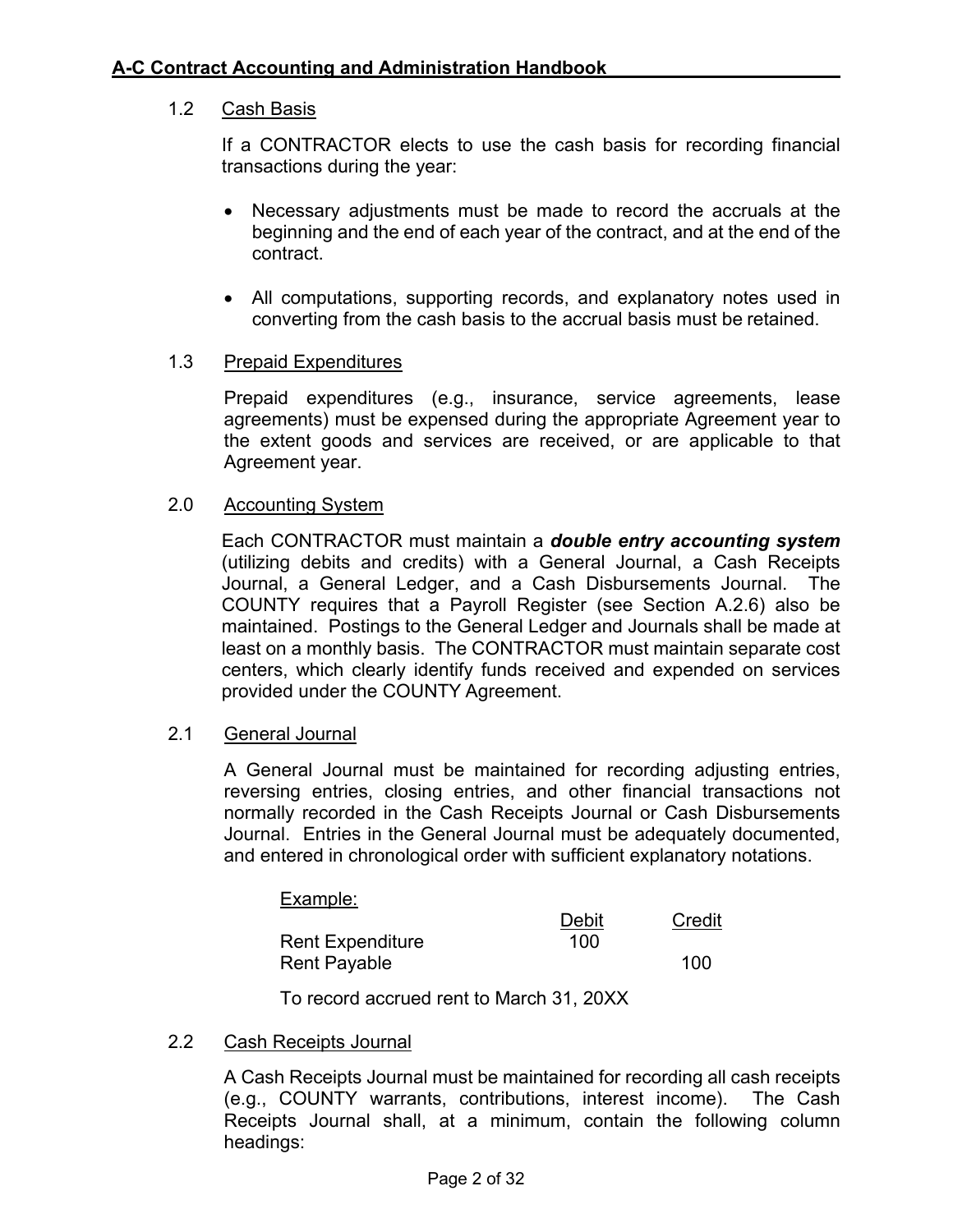- Date
- Receipt Number
- Cash Debit Columns
- Income Credit Columns (for the following accounts):
	- COUNTY payments (one per funding source)
	- Contributions/Donations
	- Other Income (grants, sales of supplies/services, rental income, miscellaneous revenue, fees)
	- Description (entries in the description column must clearly specify the source of cash receipts.)

## 2.3 Cash Disbursements Journal

A Cash Disbursements Journal must be maintained for recording all cash disbursements (e.g., rent, utilities, maintenance)

The Cash Disbursements Journal must, at a minimum, contain the following column headings:

- Date
- Check Number
- Cash (Credit) Column
- Expenditure Account Name
- Description

Note (1) Separate cost columns are required for salary expenditures and other recurring cost classifications for each program.

Note (2) Entries in the description column must clearly specify the nature of the cost and the corresponding cost classification if not included in the column heading.

Note (3) Checks should not be written to employees (other than payroll, mileage reimbursements, travel reimbursements, and petty cash fund custodian checks).

A *Check Register* may be substituted for the Cash Disbursements Journal, but this is not recommended. If used, the Check Register must contain the same cost classifications and description information required when a Cash Disbursements Journal is used.

Disbursements without supporting documentation will be disallowed upon audit. Canceled checks and credit card statements (VISA, AMEX, department store, etc.) alone will not constitute acceptable support. See Sections A.3.2 and B.2.4 for additional guidance on documentation requirements.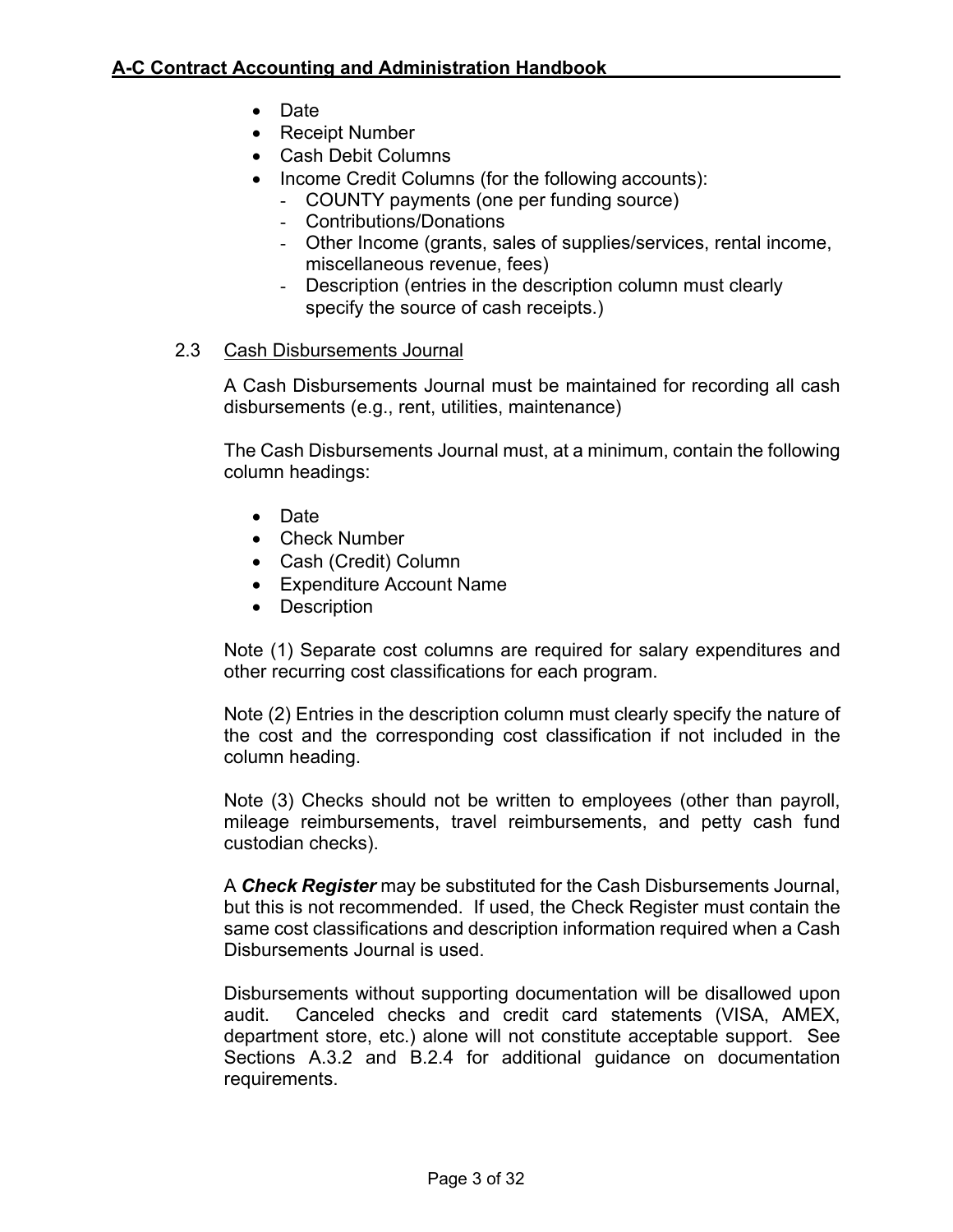## 2.4 General Ledger

A General Ledger must be maintained with accounts for all assets, liabilities, fund balances, revenues, and expenditures. Separate accounts or cost centers must be maintained for the revenues (e.g., donations, grants, rental income, miscellaneous revenue) and expenditures of each of the CONTRACTOR'S programs and activities (both COUNTY and non-COUNTY).

## 2.5 Chart of Accounts

A Chart of Accounts must be maintained:

- The COUNTY recommends that CONTRACTORS use the same expenditure account titles on the monthly invoice submitted to the COUNTY.
- If the CONTRACTOR uses account titles which differ from the account titles on the monthly invoice, each account title must clearly identify the nature of the transaction(s) posted to the account.
- CONTRACTOR must consistently post transactions that are of a similar nature to the same account. For example, all expenditures for travel shall be posted to the account titled "travel" and not intermixed with other expenditure accounts.

### 2.6 Payroll Register

The COUNTY recommends that a Payroll Register be maintained for recording all payroll transactions. The Register should contain the following:

- Name
- Position
- Unique code identifying each employee (e.g., employee number/ID)
- Salary or hourly wage
- Payment Record including:
	- Accrual Period
	- Gross Pay
	- Itemized Payroll Deductions
	- Net Pay Amount
	- Check Number

If a Payroll Register is not used, the information discussed above must be recorded in the Cash Disbursements Journal.

CONTRACTOR will ensure compliance with all applicable federal and State requirements for withholding payroll taxes (e.g., FIT, FICA, FUTA, SIT, SIU), reporting, filing (e.g., 941, DE-7, W-2, W-4, and 1099s), and all applicable tax deposits.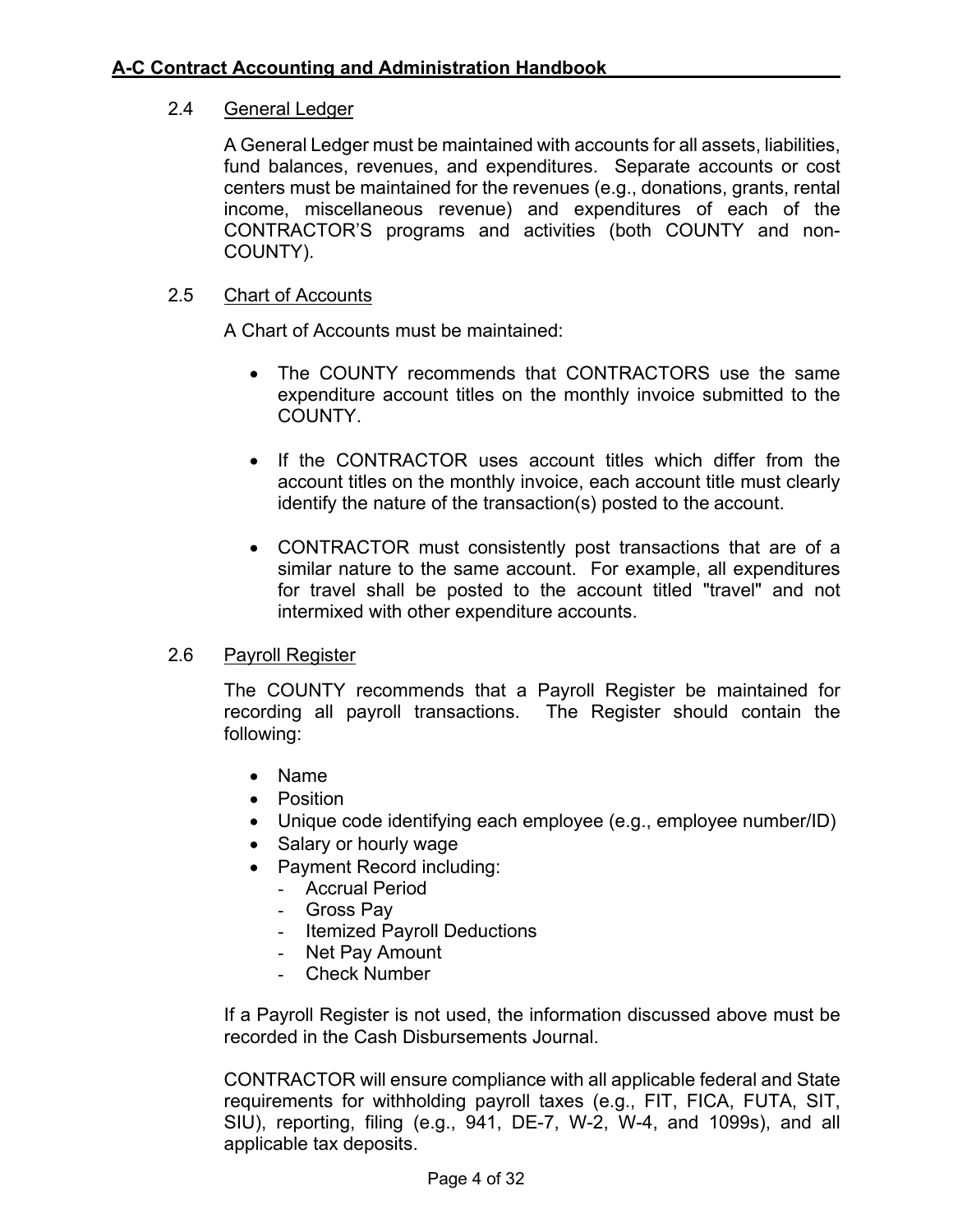CONTRACTOR will ensure compliance with Internal Revenue Service guidelines to properly classify employees and independent contractors.

### 2.7 Invoices/Billings

Each CONTRACTOR must submit an invoice/billing at least monthly to report to the COUNTY the financial activity of the program(s) as required in the applicable Agreement.

### 3.0 Records

Adequate care must be exercised to safeguard the accounting records and supporting documentation. Any destruction or theft of the CONTRACTOR'S accounting records or supporting documentation must be immediately reported to the COUNTY. CONTRACTOR must report, to the local law enforcement agency having jurisdiction, any act(s), which may reasonably be thought to constitute a crime, and/or which appear to have resulted in the destruction, damage, or alteration of any record subject to the provisions of this Handbook. CONTRACTOR must make their report to the local law enforcement agency within twenty-four hours of becoming aware of the acts which have resulted in the destruction, damage, or alteration of the record.

A copy of the resulting crime/incident report must be retained by the CONTRACTOR for a period of time under which the underlying records that were destroyed/damaged were required to be retained plus an additional three years, and must be retained for a longer period in the case of unresolved litigation or audit.

### 3.1 Retention

All accounting records (e.g., journals, ledgers), financial records, and supporting documentation must be retained for a minimum of three years after the termination of the CONTRACTOR'S Agreement or the date of submission of the final invoice, billing, or expenditure report, unless a longer retention period is prescribed by the Agreement or applicable laws and regulations, in which case the CONTRACTOR must comply with the longer retention period and all other retention requirements set forth in the Agreement or the applicable laws and regulations.

### 3.2 Encryption

CONTRACTOR must employ sufficient security measures to safeguard all COUNTY non-public information (e.g., confidential information including, but not limited to, the names and addresses of individuals, Social Security numbers, credit card information) that is electronically stored, used, and transmitted. Encryption standards must, at a minimum, be developed and implemented in accordance with the requirements prescribed by the COUNTY Agreement and COUNTY Board Policy 5.200.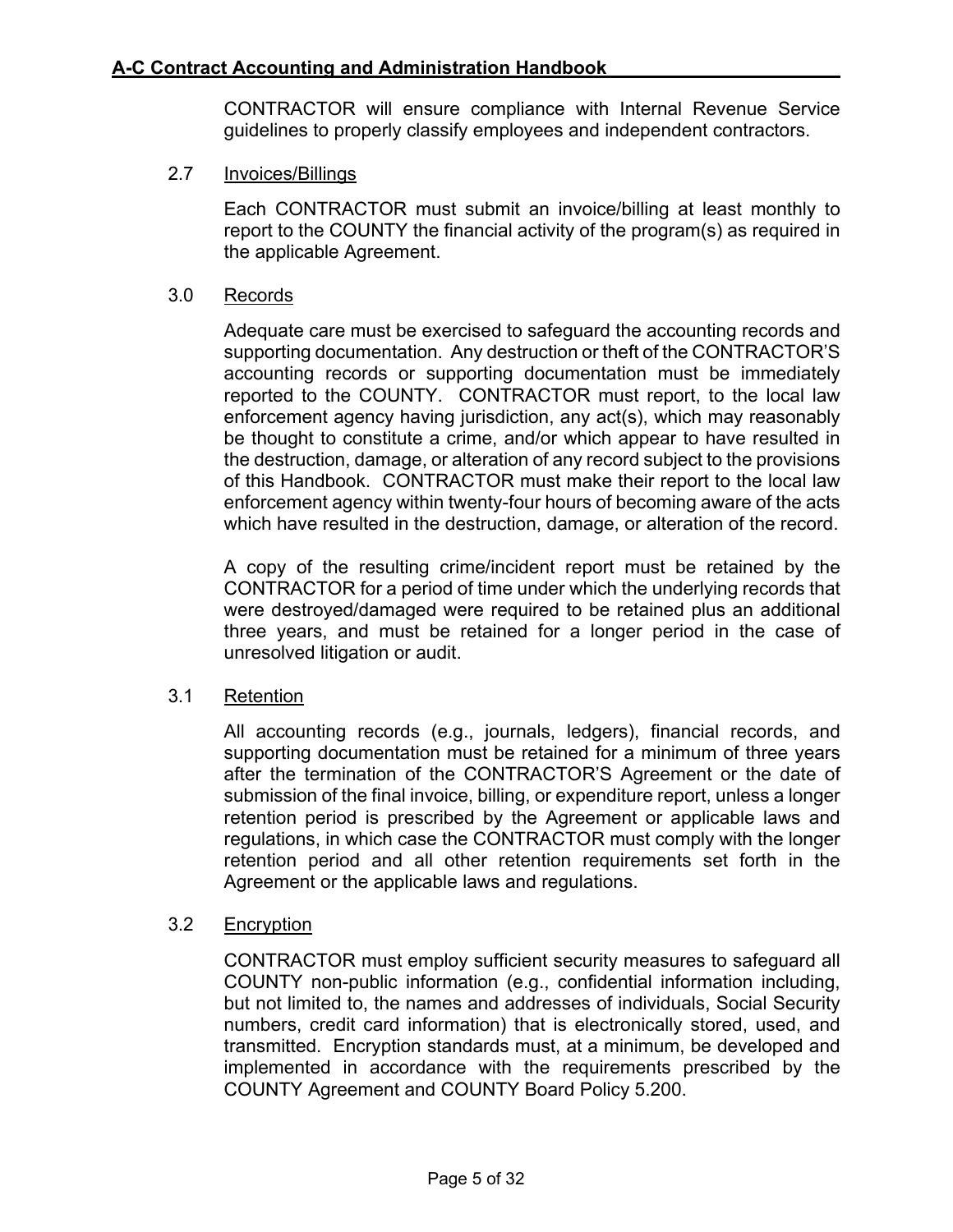### 3.3 Supporting Documentation

All revenues and expenditures shall be supported by original vouchers, invoices, receipts, or other documentation and shall be maintained in the manner described herein.

Invoices, receipts, canceled checks, and other documentation, including electronic documentation clearly establishing the nature and the reasonableness of the expenditure and its relevance to the COUNTY program being contracted for are required to support an outlay of funds. If the CONTRACTOR is unclear as to the appropriate documentation that must be retained to support an expenditure, CONTRACTOR shall consult with the COUNTY before the expenditure is charged to the COUNTY. Unsupported or inadequately supported disbursements will be disallowed upon audit. CONTRACTOR will be required to repay COUNTY for all disallowed costs.

*Electronic documentation is permitted when the source documentation originated electronically. To the extent the source for electronic documentation is an original hardcopy document (e.g., PDF scans of original vendor invoices), CONTRACTOR shall retain the original source document for inspection by COUNTY. Photocopies (including scanned images) of invoices or receipts, any internally generated documents (e.g., vouchers, request for check forms, requisitions, canceled checks), and account statements alone do not constitute supporting documentation for purchases. COUNTY at its sole discretion may accept photocopies of supporting documentation in preference to the original documents based on the adequacy of the CONTRACTOR'S internal controls over electronic documentation and subject to any limitations imposed by the applicable funding source(s) (i.e., federal and State agencies).*

CONTRACTORS must provide acceptable supporting documentation for all expenditures. For example, for the following categories of expenditures, acceptable supporting documentation may include, but not be limited to:

### Payroll

- Timecards and attendance records signed and dated by the employee and the employee's supervisor (in ink or electronically) certifying the accuracy and approval of the reported time.
- Time distribution records by program, accounting for total work time on a daily basis for all employees.
- Records showing actual expenditures for Social Security and unemployment insurance.
- State and federal quarterly tax returns, federal W-2 forms, and federal W-4 forms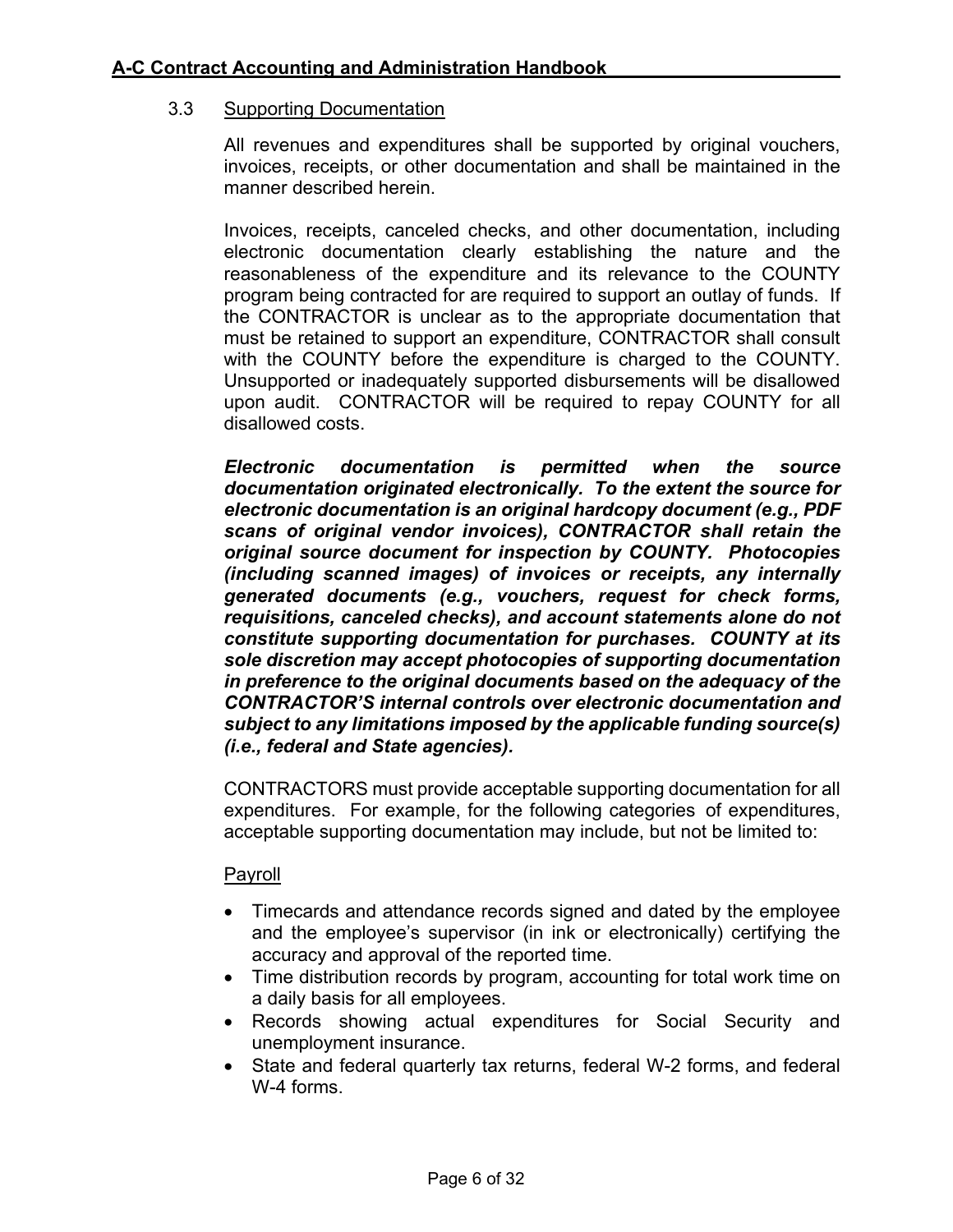## Personnel Files

- Documentation supporting approved employee pay rates.
- Proof of employees having the required educational, practical experience, and license(s)/certification(s) for their position.
- Criminal record clearances as required.

## Contracted/Consultant Services

- Contracts detailing the nature and scope of services to be provided, and the method and rate of compensation (e.g., cost reimbursement, fixed fee, fee for service, rate per hour) for each service.
- Itemized invoices or other documentation detailing the nature of services provided.
- Time and attendance records or other documentation detailing when services were provided.
- Travel vouchers detailing purpose, time, and location of travel reimbursed by CONTRACTOR.
- Purchase orders and invoices for supplies reimbursed by CONTRACTOR.
- Copies of all completed federal Form 1099s, establishing that all payments to contractors/consultants were reported timely to federal and State taxing agencies.

### Travel

- Travel policies of the CONTRACTOR (written).
- Travel expenditure vouchers.
- For travel related to conferences, meetings, seminars, symposiums, workshops, and other similar events, CONTRACTOR shall at a minimum, retain literature, including, but not limited to, agendas and handouts detailing the purpose of the event, as part of the CONTRACTOR'S documentation of the propriety of the travel expenditure.
- Itemized receipts for all travel expenditures (e.g., lodging for approved out-of-town travel, airfare, car rentals, ground transportation, parking)

Note: Reimbursement for actual receipts or per diem rates for lodging and meal expenditures must not exceed the COUNTY'S maximum reimbursement rate for employees. CONTRACTOR shall obtain the COUNTY'S maximum reimbursement rate for each fiscal year from the COUNTY before travel expenditures are charged.

#### Vehicle Expenditures

- Invoices/receipts for repairs, maintenance, fuel, etc.
- Vehicle registration card.
- Vehicle title.
- Insurance policy.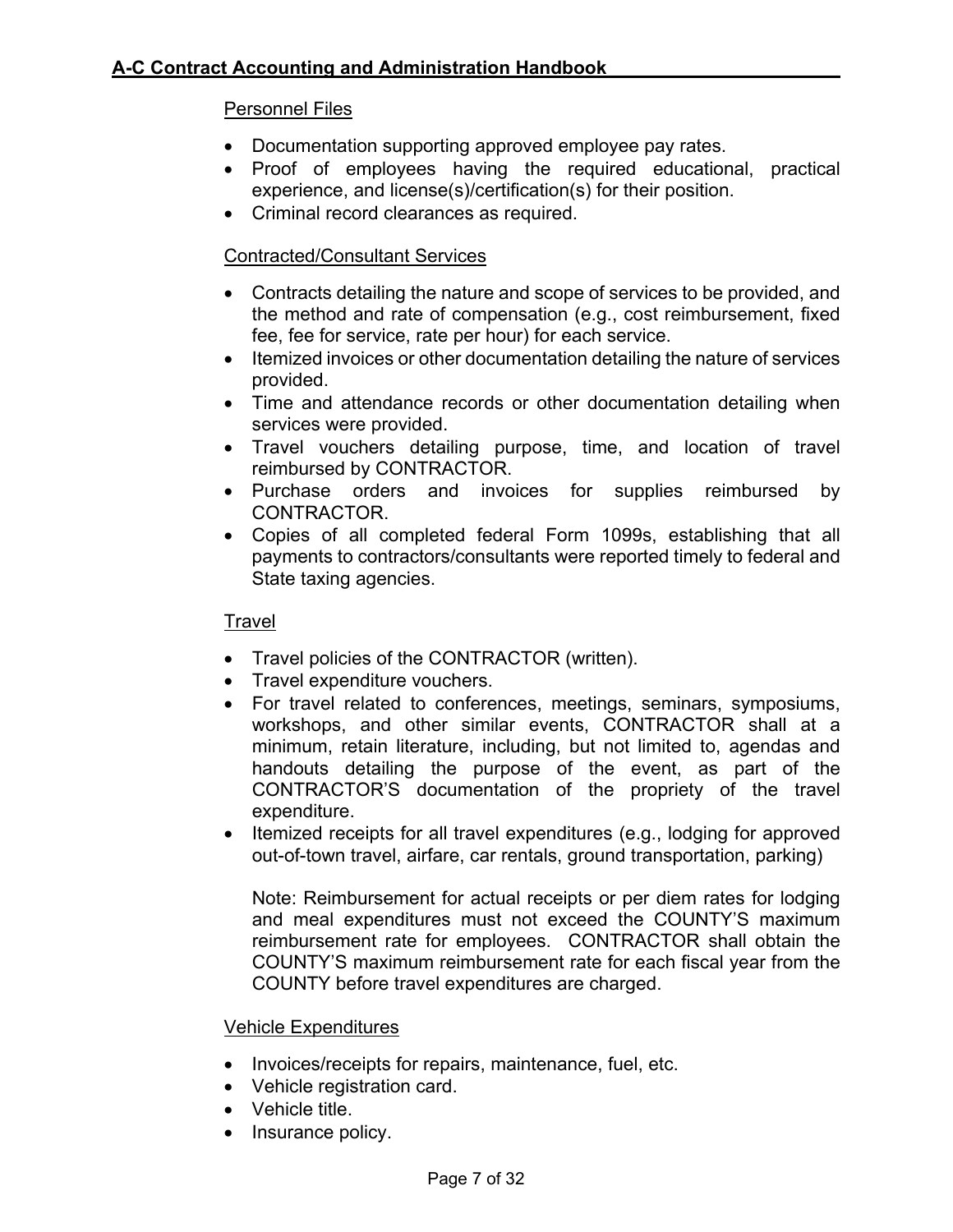- Purchase or financing agreement.
- Vehicle lease or rental agreement.
- For vehicles owned/leased by the CONTRACTOR and personal vehicles that are primarily used for business purposes, a vehicle mileage log must be maintained establishing the extent to which the vehicles are used for business versus non-business purposes. The mileage log must identify:
	- o Trip dates
	- $\circ$  Origin and destination addresses of the trip
	- o Purpose of the trip and how it relates to the Agreement services
	- o Beginning and ending odometer readings and the resulting mileage for all trips (including non-business trips) to account for 100% use of the vehicle.
- For personal vehicles that are not primarily used for business purposes, documentation to support reimbursements to employees for mileage and parking must include:
	- o Date and time of travel
	- o Origin and destination addresses of the trip and the resulting mileage
	- o Purpose of the trip and how it relates to the Agreement services
	- o Rates claimed (Note: Reimbursement rates for mileage must not exceed applicable federal guidelines.)
	- o Parking and toll charges reimbursed
	- o Itemized receipts for reimbursed parking and toll charges

All supporting documentation must include sufficient information to identify the vehicle the expenditures are related to, which shall include, but not be limited to, vehicle make and model, vehicle license number, and vehicle identification number.

CONTRACTOR must only charge the COUNTY for vehicle expenditures (e.g., gasoline, repairs/maintenance, insurance, depreciation) to provide COUNTY Agreement services. CONTRACTOR must pro-rate vehicle expenditures based on vehicle usage to exclude the portion of expenditures related to non-COUNTY and non-business use (i.e., non-COUNTY program services, personal use, employee transportation to and from work).

### Operating Expenditures (e.g., utilities, office supplies, equipment rentals)

- Bona fide contracts or lease agreements, if applicable.
- Invoices and receipts detailing the cost and items purchased will constitute the primary supporting documentation.
- Documentation acknowledging the receipt of purchased goods and services (e.g., itemized delivery confirmations, stock received reports, packing slips, or other documentation) signed by the employee(s) who verified the good/services were approved and received.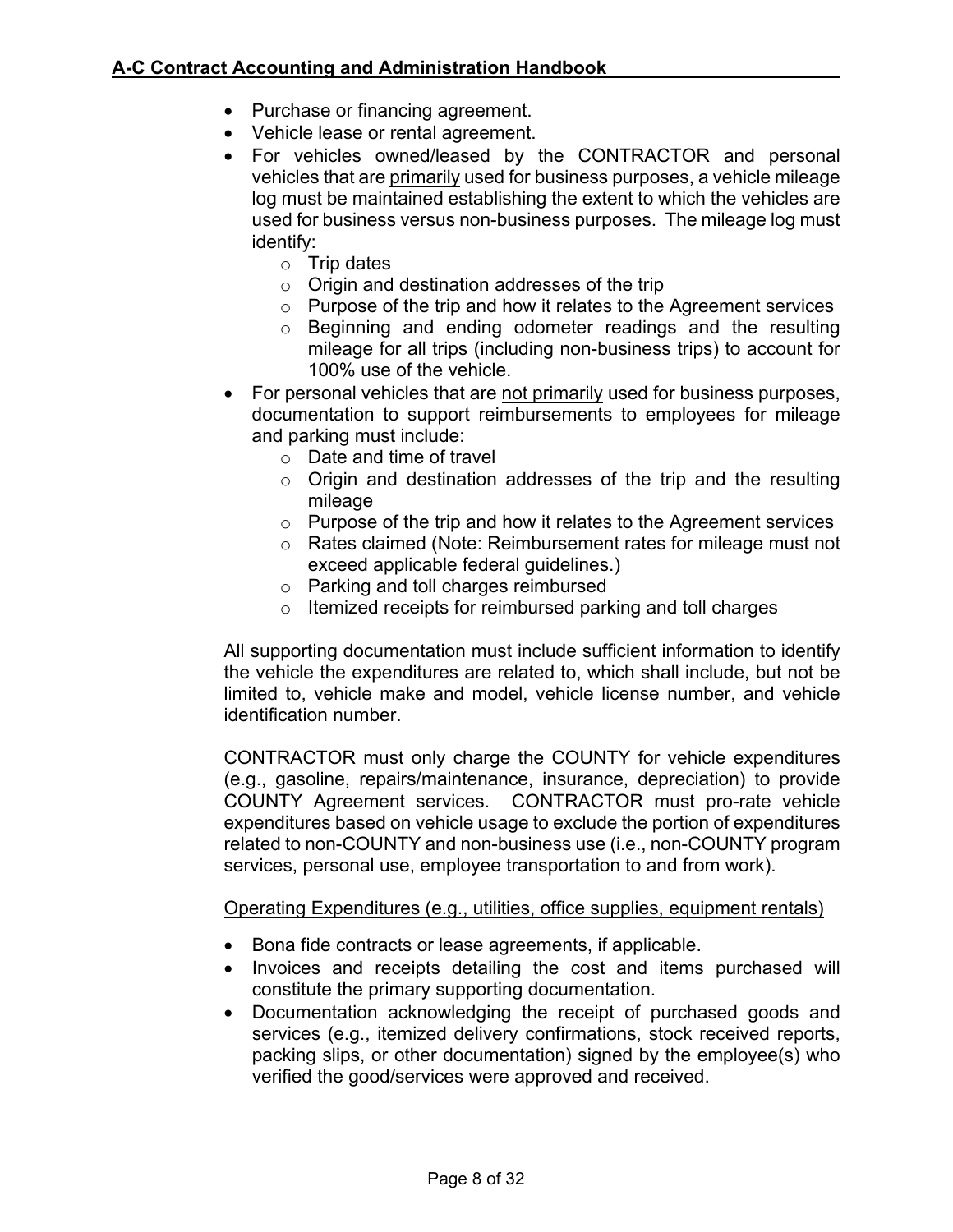### Outside Meals

- Itemized receipts and/or invoices for all meals.
- Documentation detailing the nature and business purpose of each meal.
- Documentation identifying the participants of each meal.

Loans (including, but not limited to, loans to the CONTRACTOR from employees and/or related parties)

- Written loan agreement approved by the CONTRACTOR'S Board of Directors.
- Documentation showing that loaned funds were deposited into a CONTRACTOR bank account.
- Documentation showing that loan proceeds were actually used for COUNTY programs.

To the extent that the loan agreement provides for the payment of interest, the interest may not be an allowable expenditure under the Agreement. If the payment of interest is allowable, interest must not be accrued at a rate which exceeds the COUNTY Treasury Rate plus one percent.

3.4 Payments to Affiliated Organizations or Persons (i.e., Related Party Transactions)

Prior to making payments to affiliated organizations or persons (i.e., related party transactions), CONTRACTOR must complete and submit to the COUNTY a disclosure statement identifying the nature of the relationship with the affiliated or related organizations/persons.

CONTRACTOR must not make payments to affiliated organizations or persons for program expenditures (e.g., salaries, services, rent) that exceed the lesser of actual costs of the affiliated or related organizations/persons or the reasonable costs for such expenditures. A reasonable cost shall be the price that would be paid by one party to another when the parties are dealing at arm's length (fair market price).

Organizations or persons (related parties) related to the CONTRACTOR or its members by blood, marriage, or through a legal organization (i.e., corporation, partnership, parent company, subsidiary organization, association) will be considered affiliated for purposes of this Agreement. COUNTY shall be solely responsible for determining affiliation unless otherwise allowed and approved by the State or federal agencies.

Payments to affiliated organizations or persons will be disallowed upon audit to the extent the payments exceed the lesser of actual costs of the affiliated or related organizations/persons or the reasonable costs (fair market value) for services rendered or items purchased.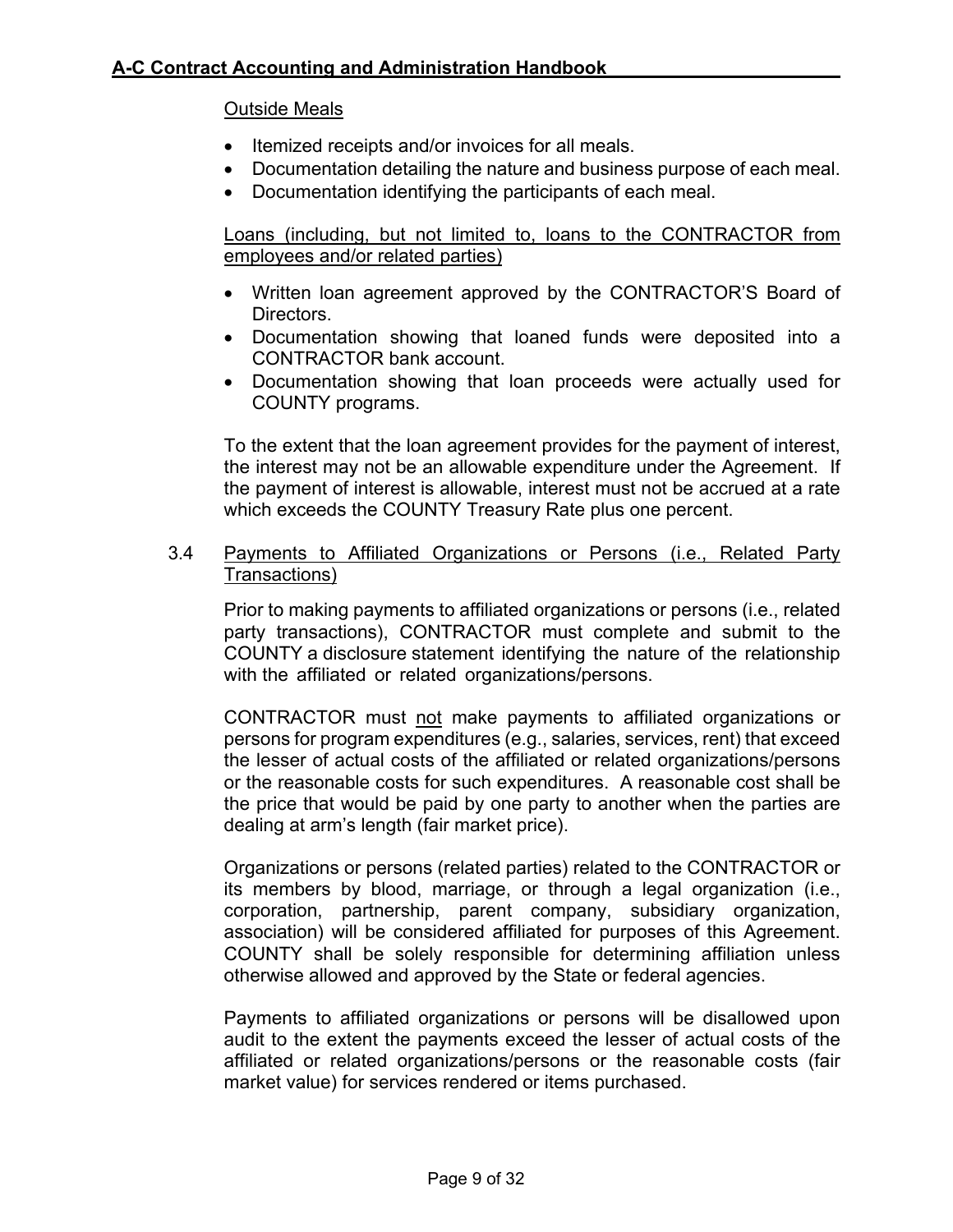Documentation must be maintained to support the actual costs of the affiliated or related organizations/persons and the reasonable costs for services rendered or items purchased, and shall include, but not be limited to:

- Financial records (e.g., general ledgers, payroll registers, labor distributions, invoices/receipts) of the affiliated or related organizations/persons.
- Price and rate quotations for the same services/goods from an adequate number of independent and qualified sources.
- Cost and price analysis.
- Vendor selection analysis.

## 3.5 Filing

All relevant supporting documentation for reported revenues and program expenditures must be filed in a systematic and consistent manner. It is recommended that supporting documents be filed as follows:

- Checks Numerically
- Invoices Vendor name and date
- Vouchers Numerically
- Receipts Chronologically
- Timecards Pay period and alphabetically

## 3.6 Referencing

Accounting transactions posted to the CONTRACTOR'S books must be appropriately cross-referenced to supporting documentation. It is recommended that expenditure transactions on the CONTRACTOR'S books be cross-referenced to the supporting documentation as follows:

- Invoices Vendor name and date
- Checks Number
- Vouchers –Number
- Revenue Receipt number

Supporting documentation for non-payroll expenditures (i.e., operating expenditures) should be cross-referenced to the corresponding check issued for payment. If multiple invoices are paid with one check, all related invoices should be cross-referenced to the check issued for payment.

## 4.0 Donations and Other Sources of Revenue

For CONTRACTORS that use donations and/or other sources of revenue (e.g., grants, sales of supplies/services, rental income, miscellaneous revenue, fees) to pay for expenditures related to a COUNTY service, the CONTRACTOR must maintain accounting records that clearly identify the specific expenditures that were paid for with the other source(s) of revenue.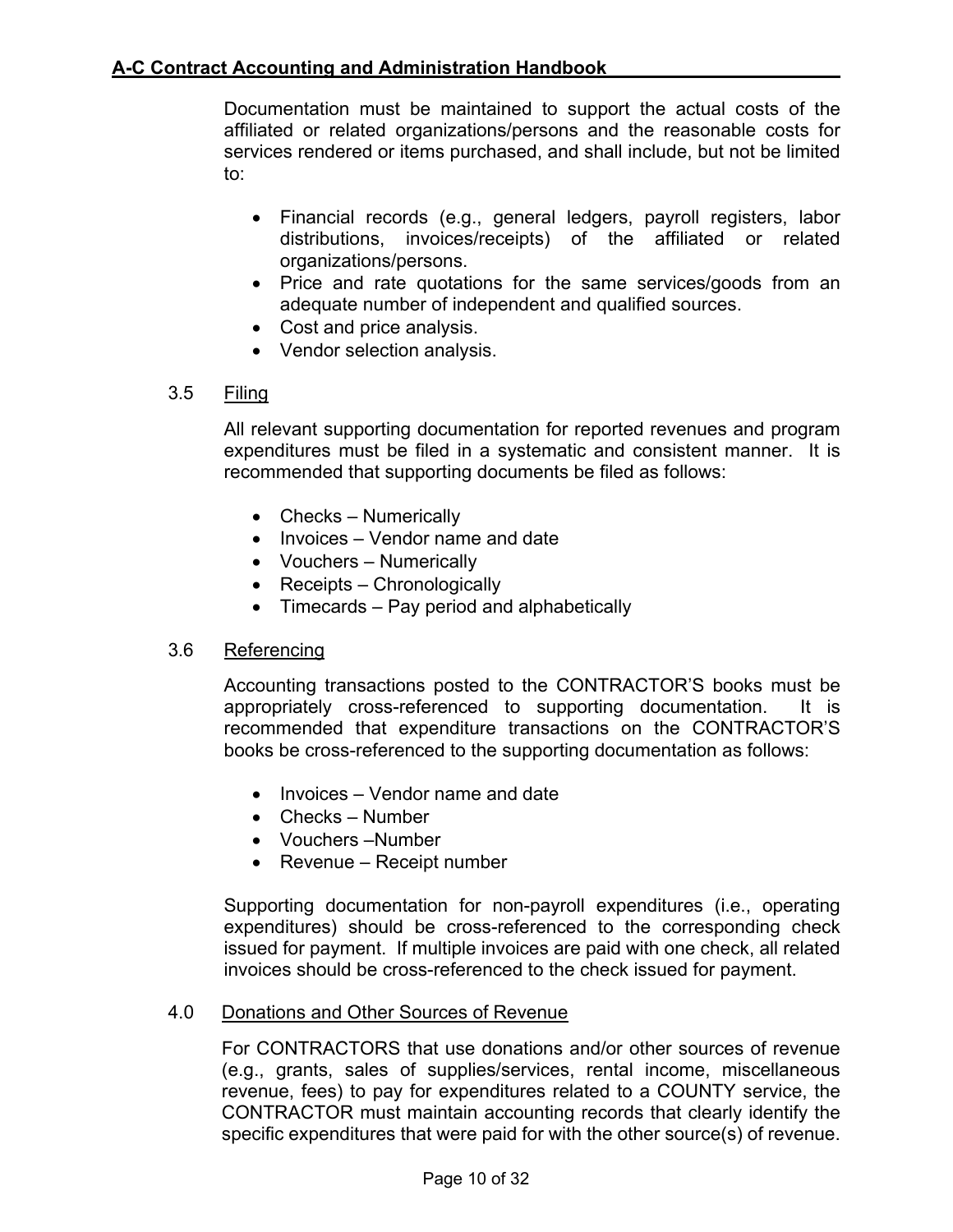Restricted donations and other sources of revenue, earmarked specifically for the Contract, must be utilized on allowable contract expenditures. Similarly, income from investments (e.g., interest or dividends), where the source of the amount invested is COUNTY program funds, shall be deemed restricted revenue that must be utilized on allowable expenditures, or returned to the COUNTY as specified under the attached Agreement.

5.0 Audits

For routine audits and inspections, CONTRACTOR will make available to COUNTY representatives, upon request, during working hours, during the duration of the contract and for a period of three years thereafter (unless a longer period is specified under the Agreement, or by applicable laws and regulations), all of its books and records, including, but not limited to, those which relate to its operation of each project or business activity, which is funded in whole or part with governmental monies, whether or not such monies are received through the COUNTY. All such books and records shall be made available upon request at a location within or near Los Angeles County.

In general, audits will normally be performed during normal business hours, Monday through Friday. However, COUNTY retains the right to inspect and conduct investigations of CONTRACTOR'S program/fiscal operations and contract compliance at any time, without prior notice to CONTRACTOR seven days a week, when the COUNTY has information which it, in its sole discretion, deems justifies such an unannounced visit, inspection, audit or investigations.

### 6.0 Single Audit Requirements

The Uniform Administrative Requirements, Cost Principles, and Audit Requirements for Federal Awards (Uniform Guidance), "Audit Requirements" states that certain organizations receiving federal awards, including pass-through awards, have annual single audits. Details are contained in the Uniform Guidance.

A copy of any single audit report must be filed with the COUNTY upon request or within the timeframes prescribed by the COUNTY Agreement.

7.0 Subcontracts

## *CONTRACTOR must not subcontract services without the prior written consent of the COUNTY.*

CONTRACTOR must provide COUNTY with copies of all executed subcontracts and must be responsible for the performance of their subcontractors. At the sole discretion of COUNTY, CONTRACTOR may submit an electronic copy of executed subcontracts in preference to a hardcopy.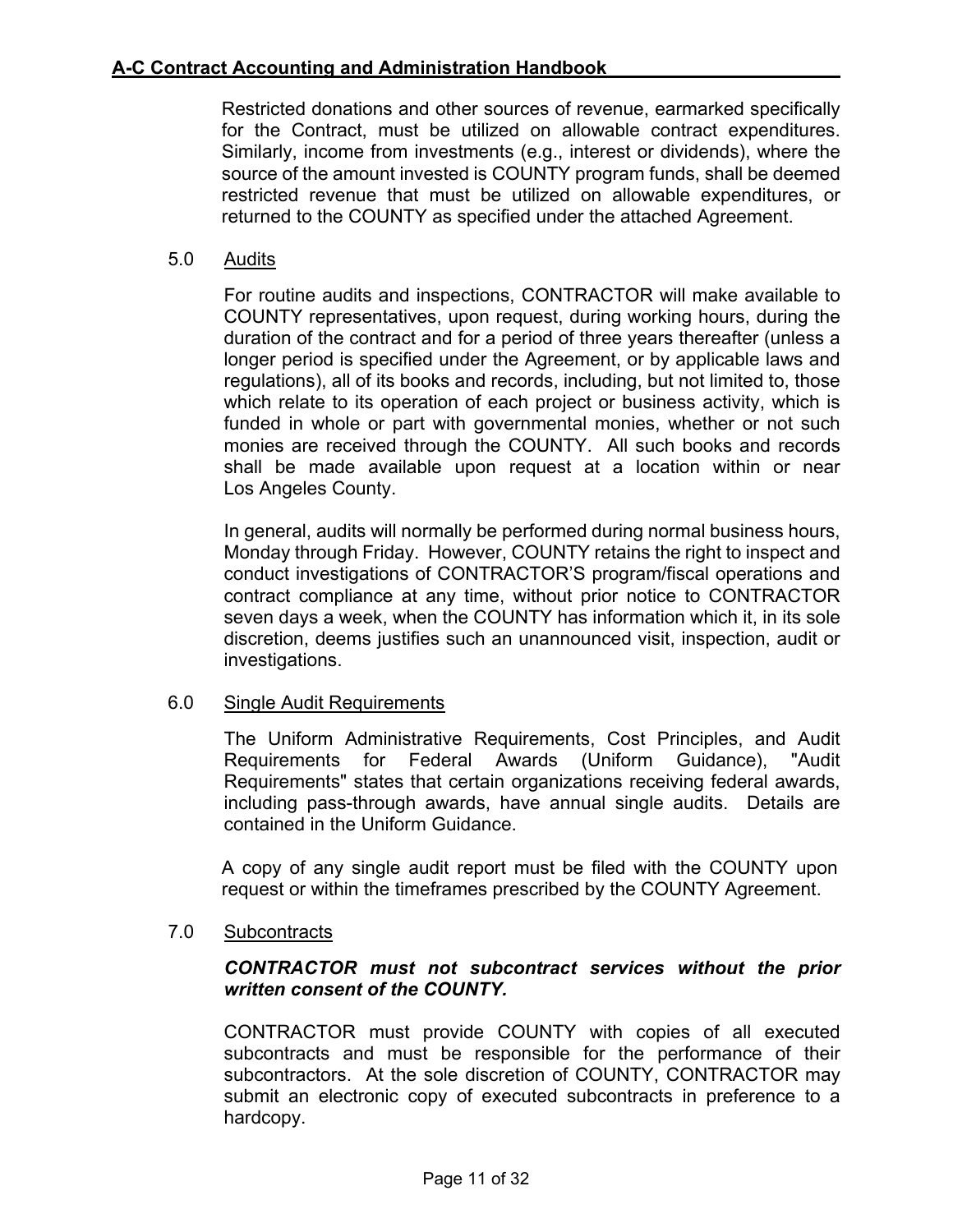CONTRACTOR must monitor the activities of their subcontractors as necessary, but no less than annually, to ensure governmental monies are used for their intended purposes, compliance with applicable federal, State, and COUNTY requirements, and performance goals are achieved. The monitoring shall include, but is not limited to:

- Performing reviews of the subcontractor's fiscal and program operations.
- Performing reviews of required financial and performance reports.
- Verifying all subcontractors are audited as required.
- Following-up and ensuring appropriate corrective action is taken on all deficiencies pertaining to the subcontract.

## B. INTERNAL CONTROLS

Internal controls are processes designed to provide reasonable assurance regarding the achievement of the CONTRACTOR'S objectives relating to operations, reporting, and compliance, and should safeguard the CONTRACTOR'S assets from misappropriations and misuse. Each CONTRACTOR must prepare necessary written procedures establishing internal controls for its personnel's use. The CONTRACTOR must instruct all personnel in these procedures and continuously monitor operations to ensure compliance with them.

## 1.0 Cash Receipts

## 1.1. Separate Fund or Cost Center

All contract revenues must be maintained in a bank account. If revenues from other sources are maintained in the same bank account, revenues for each source must be clearly identifiable in the accounting records through the use of cost centers or separate accounts.

### 1.2 Manual Deposits

When collections are received by mail, two employees should be assigned to open the mail and list all collections received on a check remittance log.

All checks shall be restrictively endorsed upon receipt.

Cash received shall be recorded on pre-numbered receipts and the receipts/check remittance log shall be reconciled to the amount being deposited.

Voided receipts shall be retained and the sequence of receipts issued/voided shall be periodically accounted for.

Cash receipts (i.e., cash and checks) totaling \$500 or more shall be deposited within one day of receipt or as soon as reasonably possible.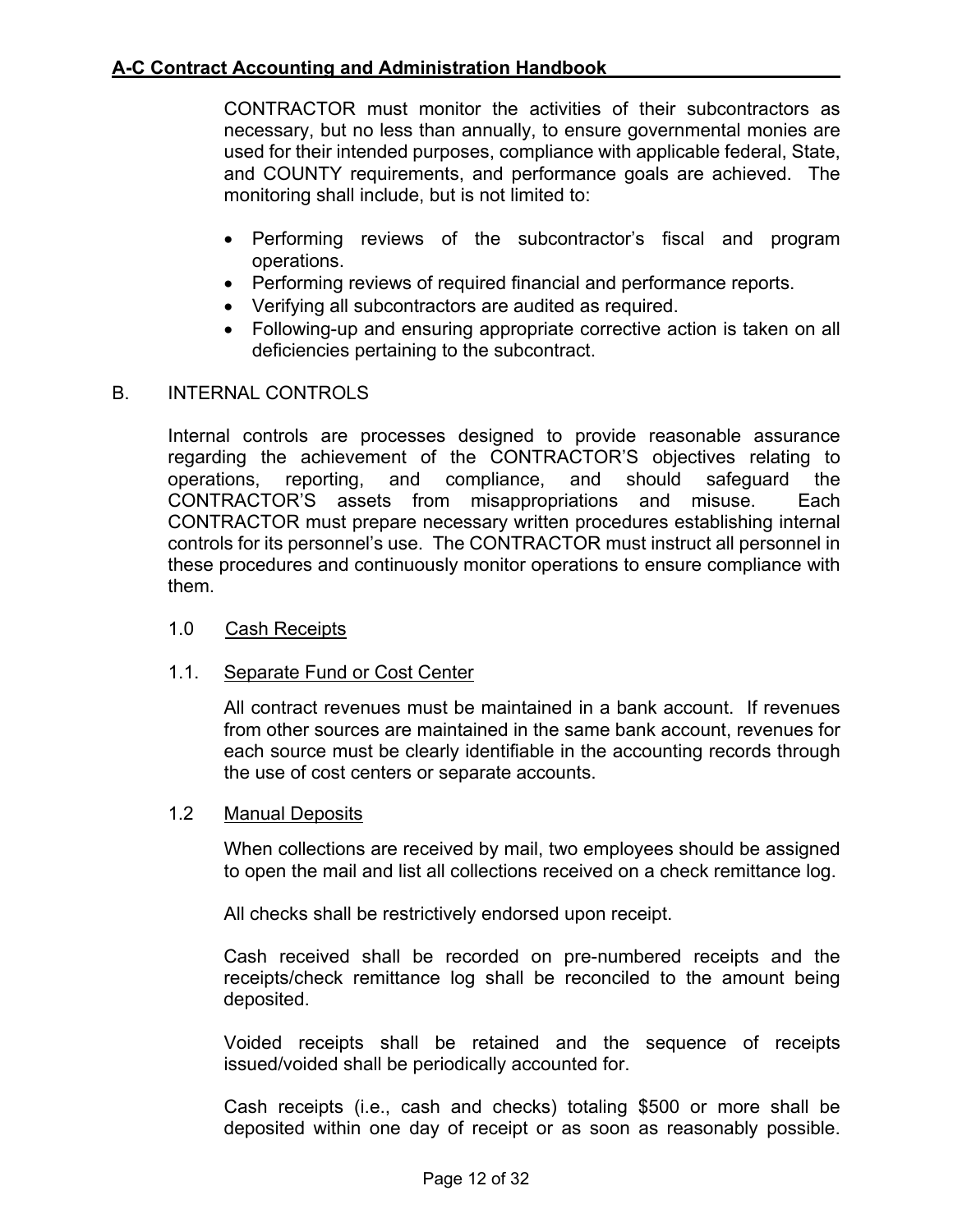Collections of less than \$500 may be held and secured and deposited weekly or when the total reaches \$500, whichever occurs first. If CONTRACTOR can establish that a larger limit is warranted, CONTRACTOR may request authorization from COUNTY to increase the limit to an amount greater than \$500.

Deposit slips shall be retained in an organized manner, and shall contain sufficient reference information for comparison to the Cash Receipts Journal and individual receipts, if applicable. A recommended best practice is to retain photocopies of the deposit slip and the COUNTY warrants reflected on each deposit slip, or record the individual warrant numbers onto the deposit slip.

## 1.3 Separation of Duties

An employee who does not handle cash shall record all cash or check receipts in the CONTRACTOR'S accounting records.

## 1.4 Bank Reconciliations

Bank statements should be received and reconciled by someone with no cash handling, or check writing responsibilities.

Monthly bank reconciliations should be prepared and reviewed by management for appropriateness and accuracy within 30 days of the bank statement date. The bank reconciliations should be signed and dated by both the preparer and the reviewer. CONTRACTOR should resolve reconciling items timely. See **[Exhibit A](#page-31-0)** for a suggested bank reconciliation format.

### 2.0 Disbursements

### 2.1 General

All disbursements (other than those made for petty cash purchases), shall be made using a CONTRACTOR check, electronic funds transfer, or debit/credit card.

Blank check stock must be secured and accounted for to preclude unauthorized use.

Checks shall NOT be payable to "cash" or signed in advance. Similarly, electronic debits to "cash" or withdrawals of cash shall not be made. Checks written to employees for reimbursement of out-of-pocket costs must be supported by receipts and invoices.

A second signature is recommended on all checks over \$500, unless otherwise specified in the contract. In instances where the payee is also a signor on the check, the disbursement shall be reviewed and approved by a higher-level employee or Board member who shall also sign the check.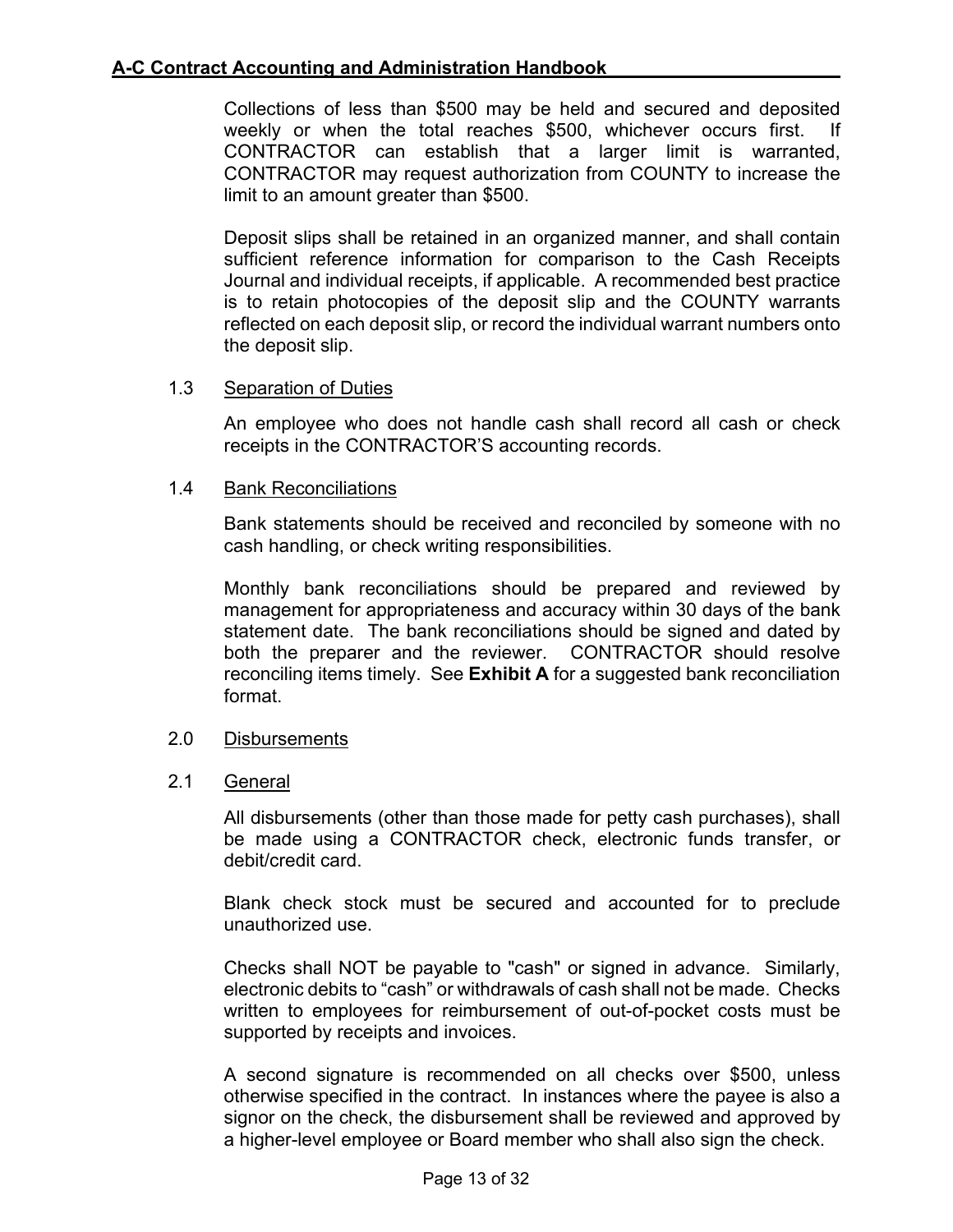If the bookkeeper signs checks, a second signature shall be required on the checks, regardless of limits specified in the contract.

Voided checks shall be marked void. If paper checks are used, the signature block must be cut out. Voided checks must be maintained with the canceled checks.

Returned or undelivered checks shall be canceled regularly, but no less frequent than monthly.

Unclaimed checks shall be canceled periodically, but no less frequent than every six months.

All supporting documentation shall reference the payment made for the expenditure (e.g., check number, transaction number for an electronic funds transfer or credit card payment) and marked "paid" or otherwise canceled to prevent duplicate payments or reuse.

Disbursements without adequate supporting documentation will be disallowed upon audit.

### 2.2. Approvals and Separation of Duties

Employees responsible for approving cash disbursements and/or signing checks must examine all supporting documentation at the time the checks are approved and signed.

All disbursements, excluding petty cash purchases, shall be approved by persons independent of check preparation and bookkeeping activities.

### 2.3 Petty Cash

### *Petty cash must NOT be used as a substitute for normal purchasing and disbursement practices (i.e., payment by check).*

A CONTRACTOR may establish a petty cash fund up to \$500 to pay for **small** incidental expenditures incurred (e.g., postage due, parking meters, small purchases of office supplies) and may establish multiple petty cash funds when appropriate (i.e., petty cash fund for each location where services are rendered). The CONTRACTOR must obtain written approval from the COUNTY to establish a single petty cash fund greater than \$500.

Petty cash disbursements must be supported by original invoices, store receipts, or other external authenticating documents indicating each item purchased and the employee making the purchase. In the event that external supporting documentation is not obtainable for minor disbursements (under \$10), such as parking meters, fees, etc., then some written documentation shall be maintained and approved by a supervisory employee not associated with the transaction.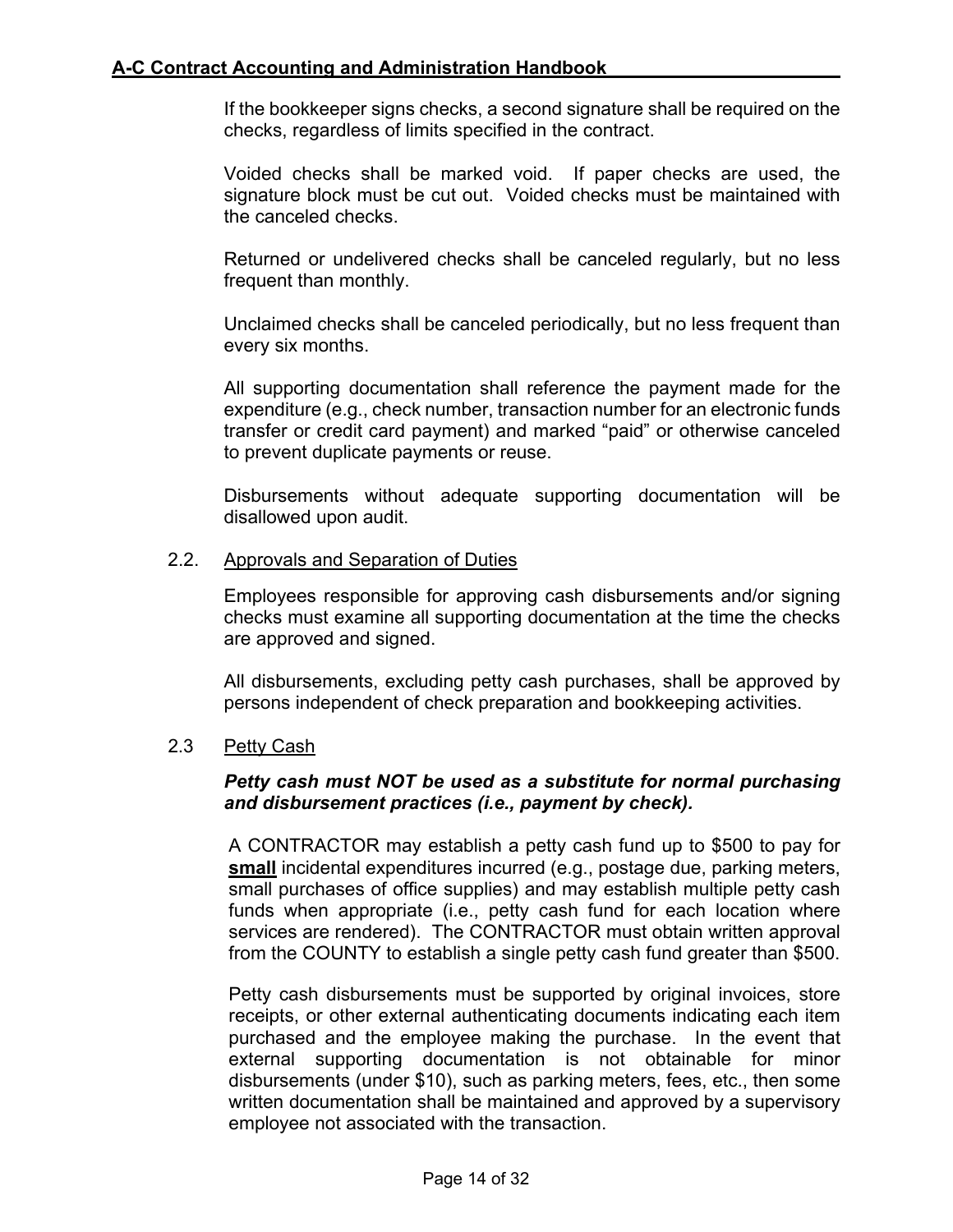## **A-C Contract Accounting and Administration Handbook**

**The petty cash fund must be maintained on an imprest (fixed) basis.** A check should be drawn to set up the fund and to periodically replenish the fund up to the imprest amount. Receipts, vouchers, etc., supporting each fund replenishment must be bound together, filed chronologically and cross referenced to the reimbursement check.

A petty cash log shall be maintained for each petty cash fund to track the usage and replenishment of petty cash. Petty cash logs should be reviewed on a monthly basis by a higher-level employee not having responsibilities over the respective petty cash fund to ensure petty cash funds are being used for their intended purposes. See **[Exhibit B](#page-32-0)** for a suggested petty cash log format.

There should be a separate petty cash fund custodian assigned for each petty cash fund established. The petty cash fund custodian should not have any other cash handling responsibilities (i.e., sign checks).

The petty cash fund custodian will be responsible for maintaining and disbursing the petty cash funds and requesting replenishment of the fund up to its imprest amount when necessary.

Each day the petty cash fund is used, the petty cash fund custodian should reconcile the petty cash fund amount to the cash-on-hand, receipts/invoices for which replenishment has not yet been requested, and replenishment requests in process, but not yet received.

Petty cash must be secured at all times in a locked safe, file cabinet, or cash drawer. Access to the petty cash fund should be limited to the petty cash fund custodian and one other employee in case of absence or emergency.

Surprise cash counts of each petty cash fund shall be conducted periodically, but no less than quarterly, to ensure the petty cash fund is being maintained as required. The cash counts should be conducted by a higher-level employee not having cash handling responsibilities over the specific fund being counted. Documentation should be maintained to support each cash count conducted and should be signed and dated by the employee conducting the cash count.

### 2.4 Credit Cards

Credit cards issued in the CONTRACTOR'S name must be adequately safeguarded and usage monitored to ensure that only authorized and necessary items are purchased.

Credit card purchases should be pre-approved by CONTRACTOR management to ensure that they are reasonable and necessary.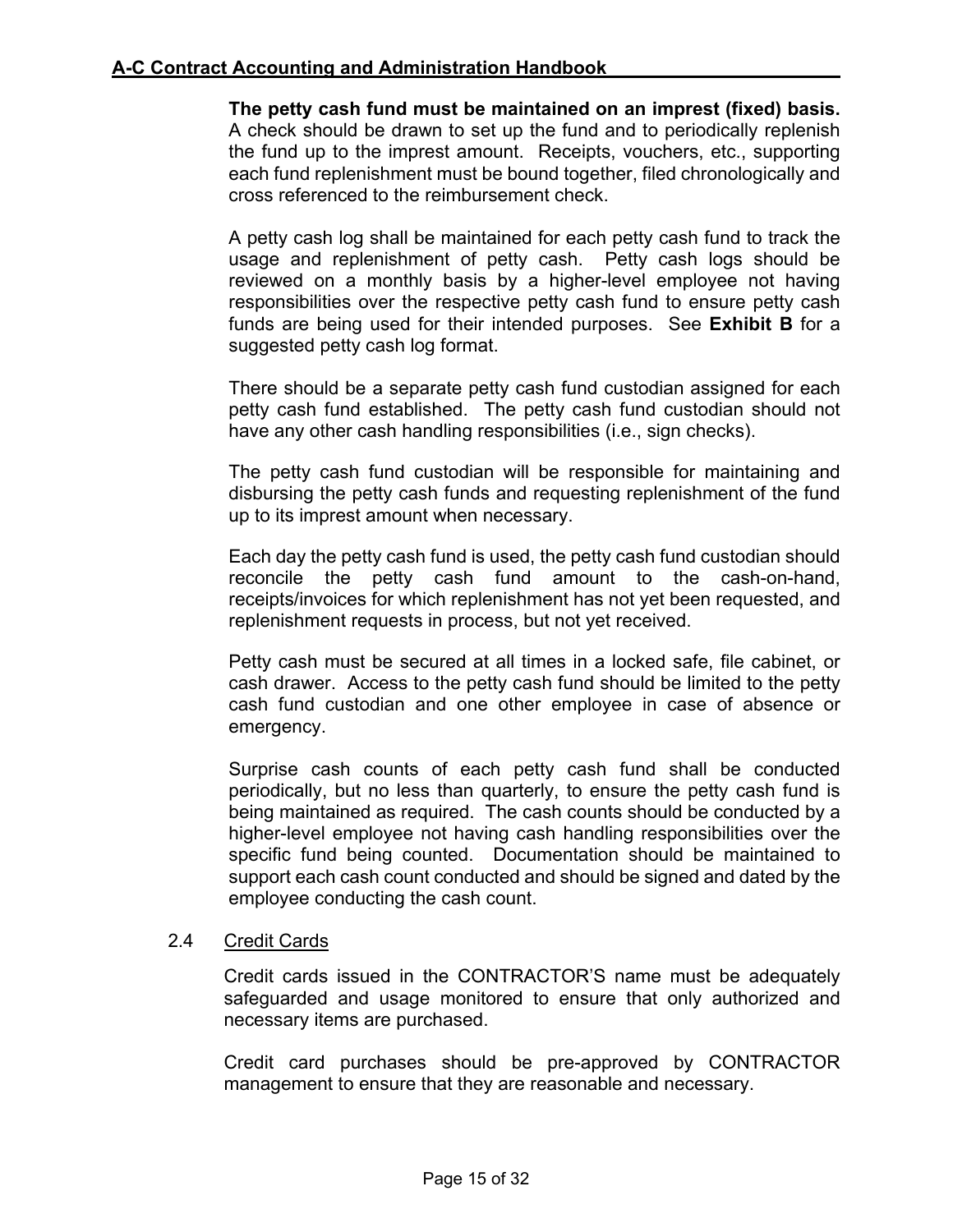The use of an employee's personal credit card on behalf of the CONTRACTOR for authorized and necessary items should be limited to purchases where established purchasing and disbursement practices are not suitable.

All credit card disbursements must be supported by original invoices, store receipts, or other external authenticating documents indicating each item purchased, the employee making the purchase, and the justification for the purchase. *Credit card statements alone are not sufficient support for credit card purchases.*

## 3.0 Timekeeping

## 3.1 Timecards

Timecards or time reports must be prepared for each pay period. Timecards or time reports must indicate the total hours worked each day by program and the total hours charged to each of the CONTRACTOR'S programs. *Time estimates alone do not qualify as support for payroll expenditures and will be disallowed upon audit.*

All timecards and time reports must be signed and dated by the employee and the employee's supervisor (in ink or electronically) to certify the accuracy and approval of the reported time. To the extent the CONTRACTOR utilizes electronic timecards and time reports, the CONTRACTOR'S electronic time reporting system must also have sufficient controls to prevent unauthorized alteration/changes to electronic timecards and time reports.

### 3.2 Personnel and Payroll Records

Adequate security must be maintained over personnel and payroll records with access restricted to authorized individuals. Any automated personnel and payroll records which contain confidential information, such as, but not limited to, employee addresses and medical information, should be adequately encrypted using the minimum encryption standards described in Section A.3.2 to prevent unauthorized access and use.

Personnel and payroll records shall include, but are not limited to, the following:

- Employee's authorized salary rate
- Employee information sheet (e.g., employee contact information, emergency contact information)
- Resume and/or application
- Proof of qualifications for the position, if required (e.g., notarized copy or original diploma, license(s))
- Performance evaluations
- Criminal record clearance (if required)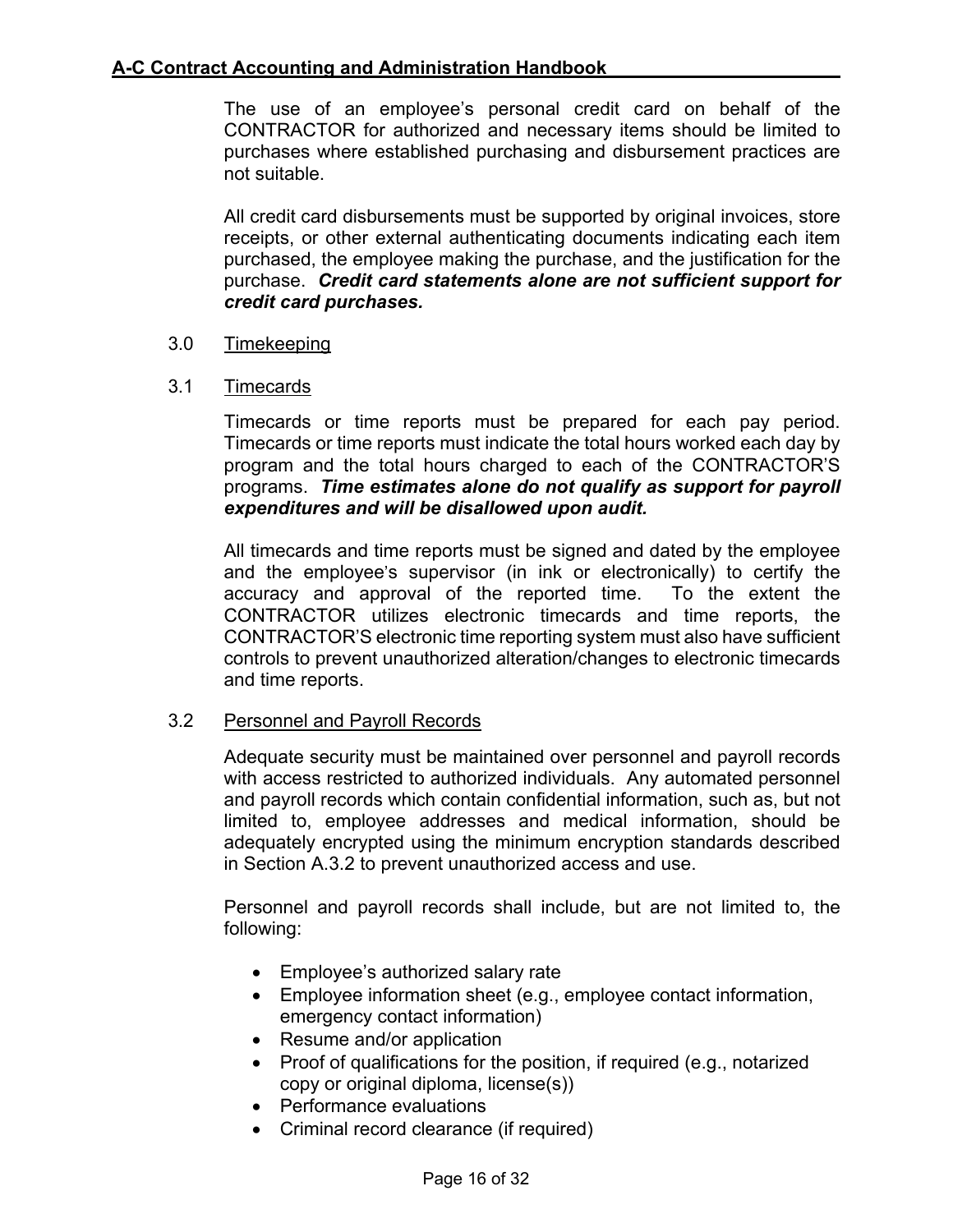- Citizenship Status
- Benefit balances (e.g., sick time, vacation)
- Health Clearances (if required)

### Benefit Balances

Employee benefit balances (e.g., sick time, vacation, personal time) should be maintained on at least a monthly basis. Benefit balances should be increased when benefit hours are earned and decreased as hours are used.

#### 3.3 Incentive Compensation

Incentive compensation paid to employees should be reasonable, based on a measurable performance metric (e.g., cost reduction, efficient performance, suggestion awards, safety awards), and in accordance with the CONTRACTOR'S established policy or agreement with employees. The CONTRACTOR must maintain documentation to support incentive compensation payments to employees.

#### 3.4 Limitations on Positions and Salaries

The CONTRACTOR shall not pay any salaries higher than those authorized in the COUNTY Agreement or by the applicable funding source(s) (i.e., federal and State agencies).

If an employee serves in the same or dual capacities under more than one agreement or program, time charged to the contracts or programs taken as a whole may not exceed 100% of the employee's actual time worked.

Salaried employees shall be paid a salary that corresponds with the employee's work schedule. For example, a half-time salaried employee performing the same or similar work should be paid proportionately less than a full-time salaried employee.

Payroll expenditures for employees working on more than one Agreement, program, or activity must be equitably allocated in accordance with the applicable sections of the Uniform Guidance and any other applicable funding source(s) (i.e., federal and State agencies) requirements.

The CONTRACTOR must not charge the COUNTY for any retroactive salary adjustments made to any employee without written approval from the COUNTY.

#### 3.5 Separation of Duties

Payroll checks should be distributed by persons not involved in timekeeping, preparing of payroll transactions, or reconciling bank accounts.

All employee hires and terminations, or pay rate changes, must be approved in writing by authorized persons independent of payroll responsibilities.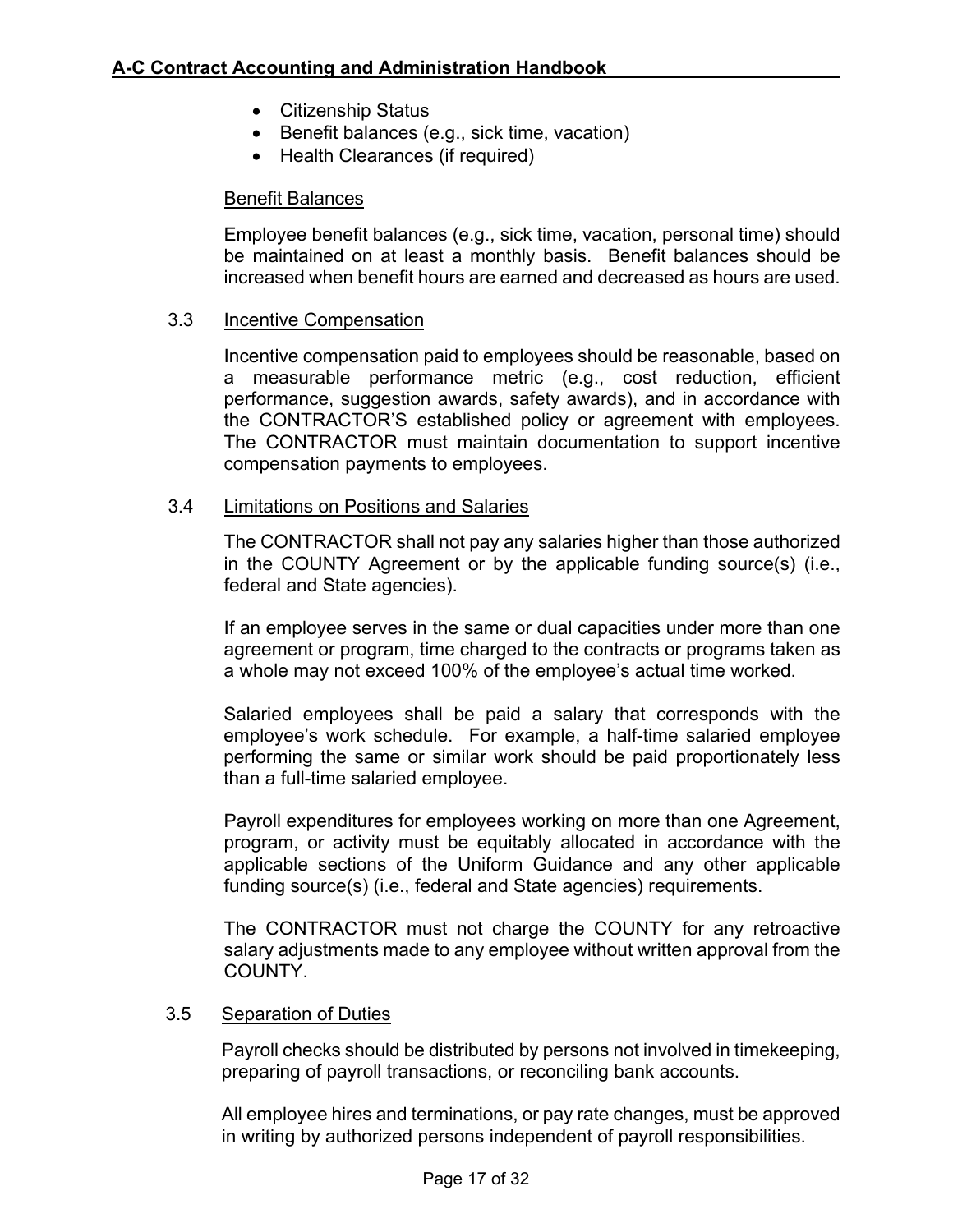### 4.0 Capital Assets

Capital assets are tangible assets of significant value having a useful life that extends beyond the current year and are broadly classified as land, buildings and improvements, and equipment. All other assets with an acquisition cost of \$5,000 or more shall be capitalized.

Acquisition cost means the net invoice unit price of an item, including shipping costs and sales taxes, the cost of any modifications, attachments, accessories, or auxiliary apparatus necessary to make it usable for the purpose for which it was acquired.

Capital asset purchases shall be approved by the CONTRACTOR'S Board of Directors or their authorized representative.

Capital assets shall not be ordered or purchased during the last three months of the term of the CONTRACTOR'S Agreement with the COUNTY, unless the acquisition is pre-approved by the COUNTY.

### 4.1 Acquisition

As specified in the contract, CONTRACTOR must submit a purchase versus lease analysis to COUNTY and obtain written authorization before making any capital asset purchase where the acquisition cost is \$25,000 or more, and all, or a portion of the cost of the capital asset will be charged to the COUNTY contract.

### 4.2 Non-Capital Asset Equipment

Non-capital asset equipment is defined as equipment containing COUNTY non-public information, or equipment with a unit cost of more than \$250 but less than \$5,000, a useful life over one year, and can generally be easily carried or moved; especially by hand (e.g., personal computers, related peripherals, fax machines, and other portable assets).

### 4.3 Asset Identification and Inventory

All fixed assets including capital and non-capital asset equipment, purchased in full, or in part, with contract funds are to be used for the benefit of the contract and should be appropriately tagged.

Each CONTRACTOR must maintain a current listing of fixed assets, including the item description, serial number, date of purchase, acquisition cost and source(s) of funding.

An inventory of all fixed assets must be conducted at least once every two years to ensure that all fixed assets are accounted for and maintained in proper working order. Documentation must be maintained to support the inventory conducted.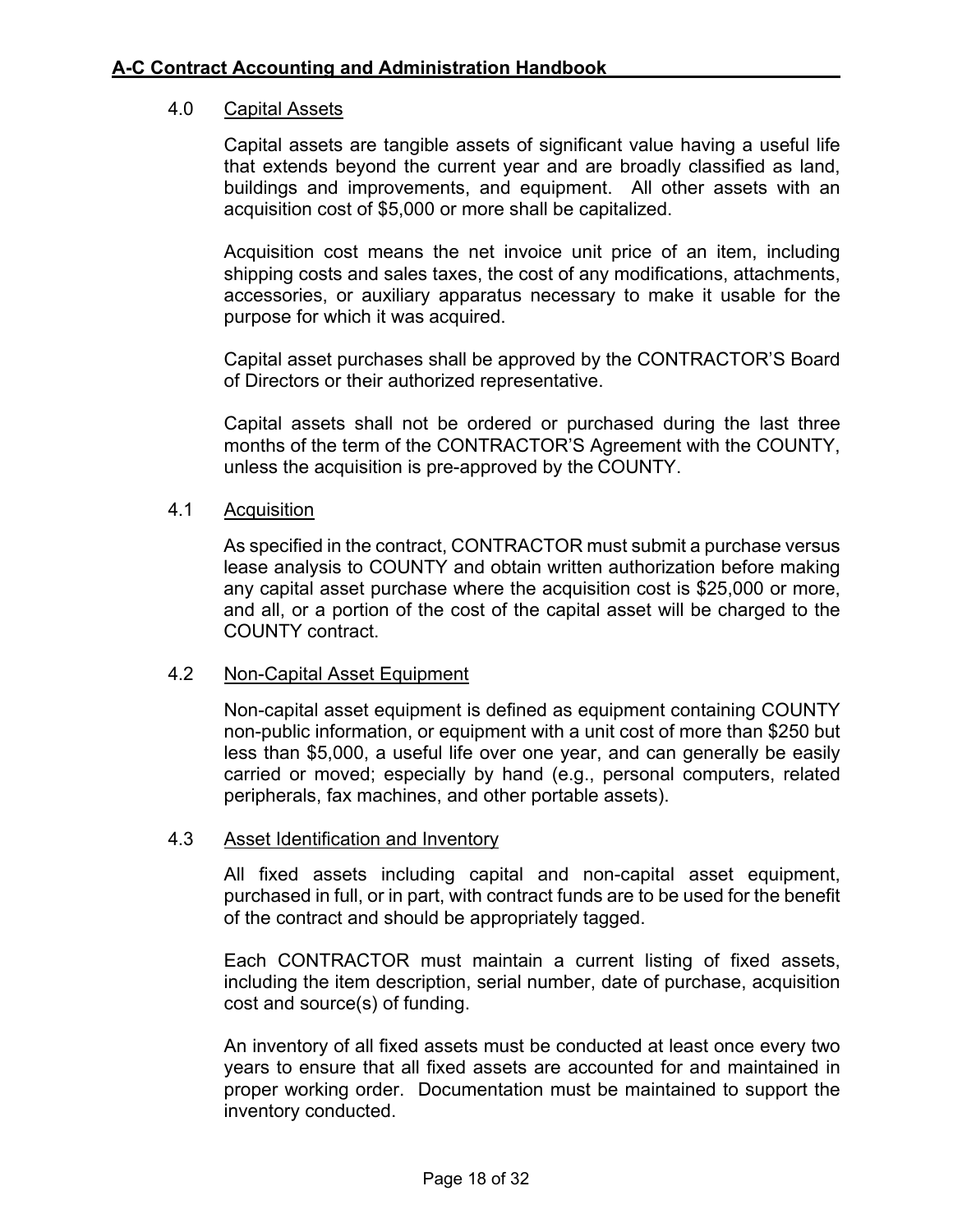### 4.4 Depreciation and Use Allowance

Unless otherwise approved by the COUNTY, compensation for the use of buildings and other capital improvements may be made through depreciation, or a use allowance:

- The computation of depreciation/use allowance is based on the acquisition cost of the asset(s).
- The computation should exclude the cost of:
	- o Land
	- o Buildings and equipment donated by governmental agencies
	- o Buildings and equipment contributed by the CONTRACTOR to satisfy funding matching requirements
- For depreciation, an appropriate useful life must be established for the asset(s), which considers factors such as the nature of the asset used, susceptibility to technological obsolescence, etc.
- Appendix B to IRS Publication 946, "How to Depreciate Property," contains guidelines for establishing an asset's useful life.
- A use allowance is computed as an annual rate that may not exceed an annual rate of two-percent of the acquisition cost if the asset is a building or improvement. A use allowance in excess of the ceiling percentage must be justified by the CONTRACTOR.

### 4.5 Rental Costs of Buildings and Equipment

Rental costs are allowable to the extent that the rates are reasonable considering rental costs of comparable property, market conditions in the area, condition of the property being leased, etc.

- Under a "sale and leaseback" arrangement, rental costs would be allowable up to the amount that would be allowed if the CONTRACTOR had continued to own the property. This amount generally includes expenditures such as depreciation, maintenance, taxes, and insurance.
- Under a "less-than-arms-length" lease, costs are only allowable up to the amount that would be allowable had title to the property vested in the CONTRACTOR. This amount generally includes expenditures such as depreciation, maintenance, taxes, and insurance.

#### 4.6 Security

Physical security must be adequately maintained over fixed assets to prevent the misuse or theft of COUNTY property.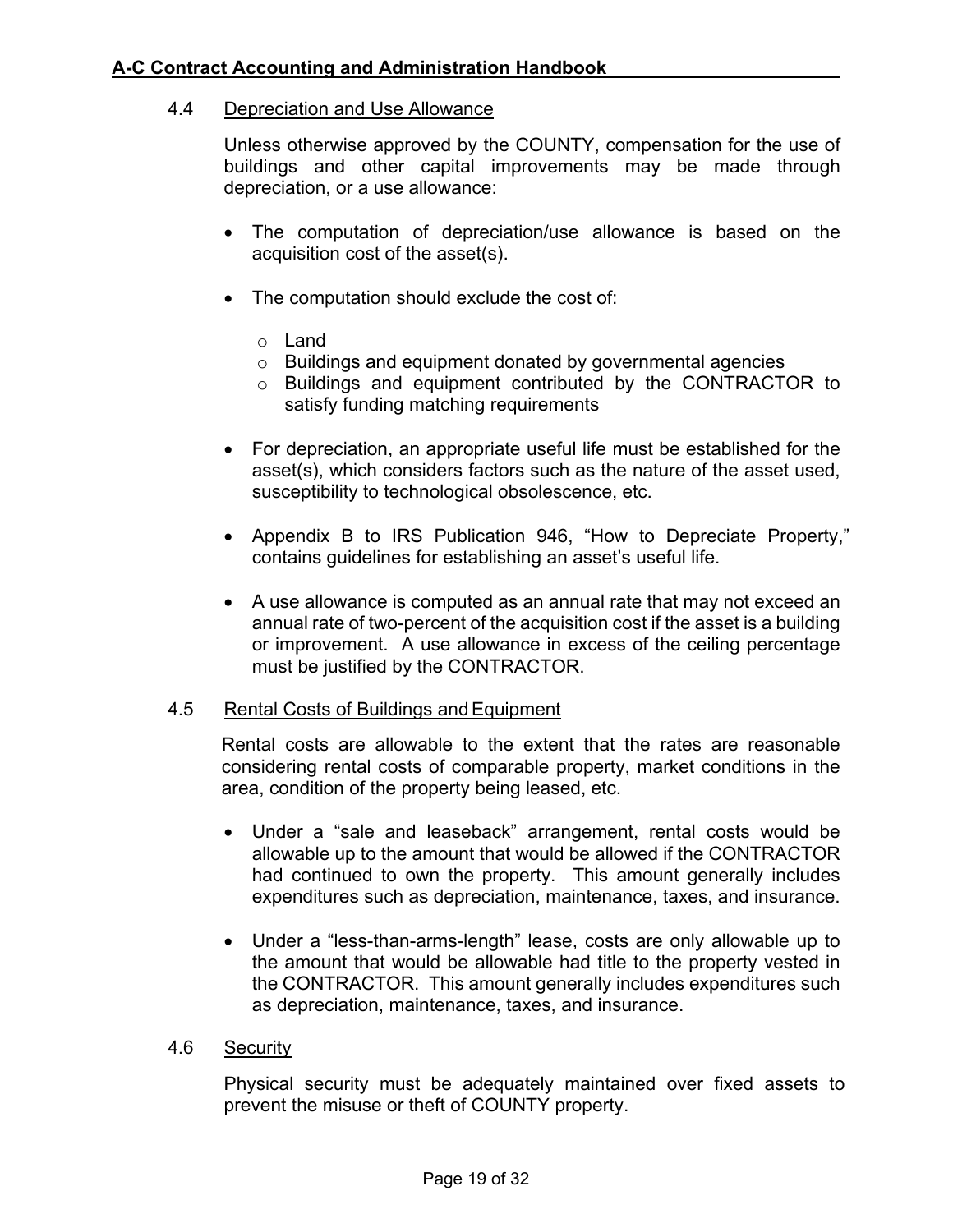### 4.7 Property Management

The CONTRACTOR must assume responsibility and accountability for the maintenance of all fixed assets purchased, leased, or rented with contract funds.

The CONTRACTOR must maintain documentation to support all cases of theft, loss, damage, or destruction of fixed assets purchased with contract funds. The documentation shall, at a minimum, contain item identification, recorded value, facts relating to loss, and, where appropriate, a copy of the law enforcement report. In cases where the loss resulted from suspected criminal activity (e.g., theft, vandalism, arson), the incident must be reported to the local law enforcement agency with jurisdiction over the location of the suspected crime.

The supporting documentation, including a copy of any related crime/incident reports, must be retained by the CONTRACTOR for a period of time under which the underlying records were destroyed or damaged were required to be retained plus an additional three years, and shall be retained for a longer period in the case of unresolved litigation oraudit.

The CONTRACTOR must promptly report in writing to the COUNTY, and provide copies of all relevant supporting documentation described above, all cases of theft, loss, damage, or destruction of:

- Fixed assets purchased with contract funds with an acquisition cost or aggregate costs of \$950 or more.
- Fixed assets that electronically stored, used, and/or transmitted COUNTY non-public information.

CONTRACTOR must dispose/return to the COUNTY all fixed assets in accordance with the Agreement.

- 5.0 Bonding All officers, employees, and contractors who handle cash or have access to the CONTRACTOR'S funds (e.g., prepare checks) shall be bonded.
- 6.0 Investments COUNTY program funds may not be utilized for investments where there is a risk of loss.
- C. COST PRINCIPLES
	- 1.0 Policy

It is the intent of the COUNTY to provide funds for the purpose of the CONTRACTOR to provide the services required by the Agreement. CONTRACTOR must use these funds on actual expenditures in an economical and efficient manner, and ensure they are reasonable, proper,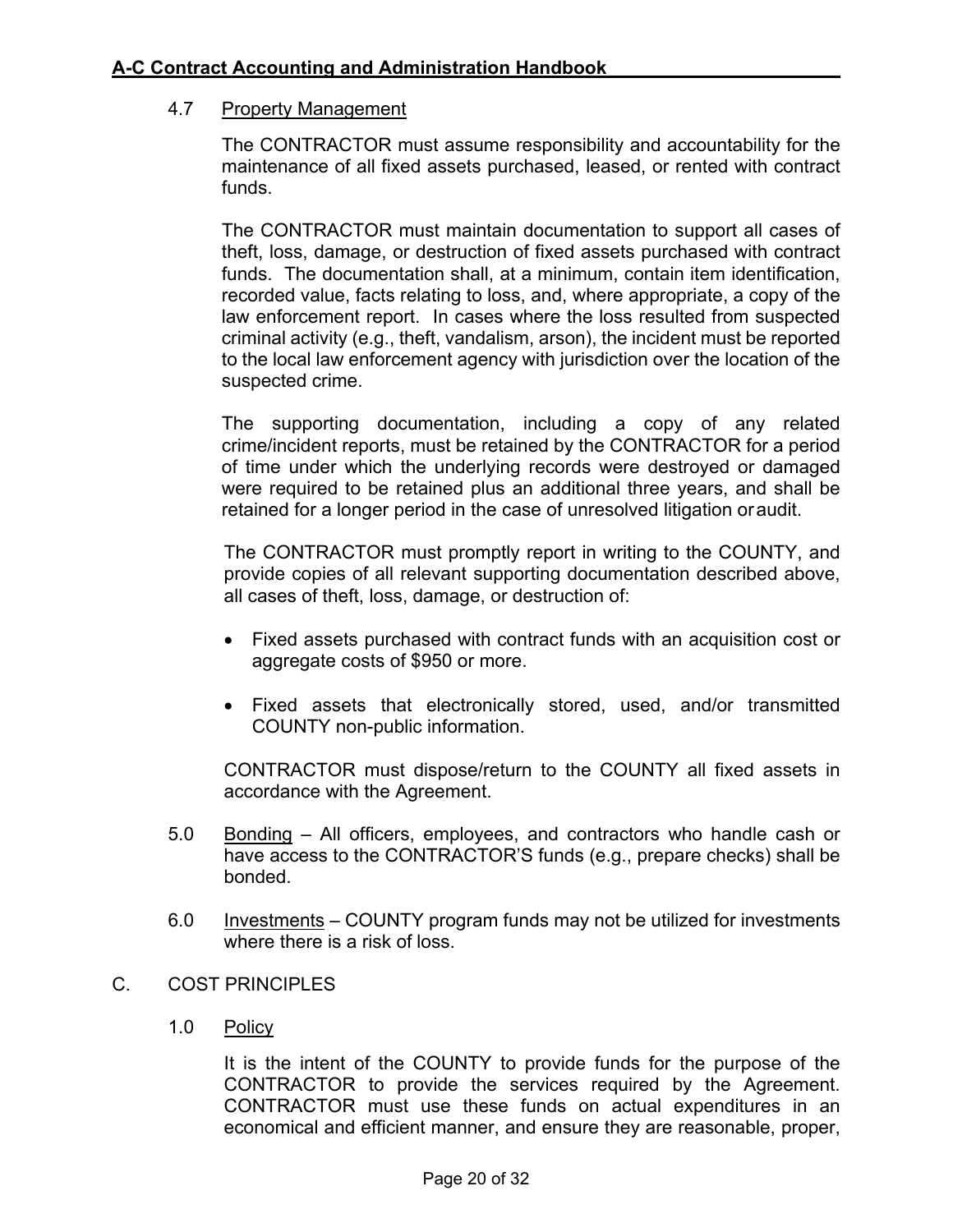and necessary costs of providing services and allowable in accordance with the applicable sections of the Uniform Guidance and any other applicable funding source(s) (i.e., federal and State agencies) requirements.

## 1.1. Limitations on Expenditures of Program Funds

CONTRACTOR must comply with the Agreement and applicable sections of the Uniform Guidance and any other applicable funding source(s) (i.e., federal and State agencies). The Uniform Guidance defines direct and indirect costs, discusses allowable cost allocation procedures and the development of Indirect Cost Rates, and specifically addresses the allowability of a variety of expenditures.

If a CONTRACTOR is unsure of the allowability of any particular type of expenditure, the CONTRACTOR should request advance written approval from the COUNTY prior to incurring the expenditure.

### 1.2 Expenditures Incurred Outside the Agreement Period

Expenditures charged against program funds may not be incurred prior to the effective date of the Agreement or subsequent to the Agreement termination, or expiration date. Similarly, current period expenditures related to events or activities that occurred prior to the effective date of the Agreement may not be allowable. For example, legal costs incurred prosecuting or defending a lawsuit stemming from events which occurred during a period not covered by a valid Agreement between CONTRACTOR and COUNTY are not allowable.

### 1.3 Budget Limitation

Expenditures must not exceed the maximum limits in the contract budget.

## 1.4 Unspent Program Funds

CONTRACTOR must return any unspent program funds to the COUNTY, unless otherwise permitted by the contract. In addition, the COUNTY will determine the disposition of unspent program funds upon termination of the Agreement.

### 1.5 Necessary, Proper and Reasonable

Only those expenditures that are necessary, proper and reasonable to carry out the purposes and activities of the Program are allowable.

### 2.0 Allocable Expenditures

For CONTRACTORS that operate programs or provide services in addition to the services required under contract, the CONTRACTOR must allocate expenditures to all benefiting programs, activities, and funding sources using an equitable basis. Unallowable activities (e.g., fundraising or investing) must also receive an appropriate allocation of costs.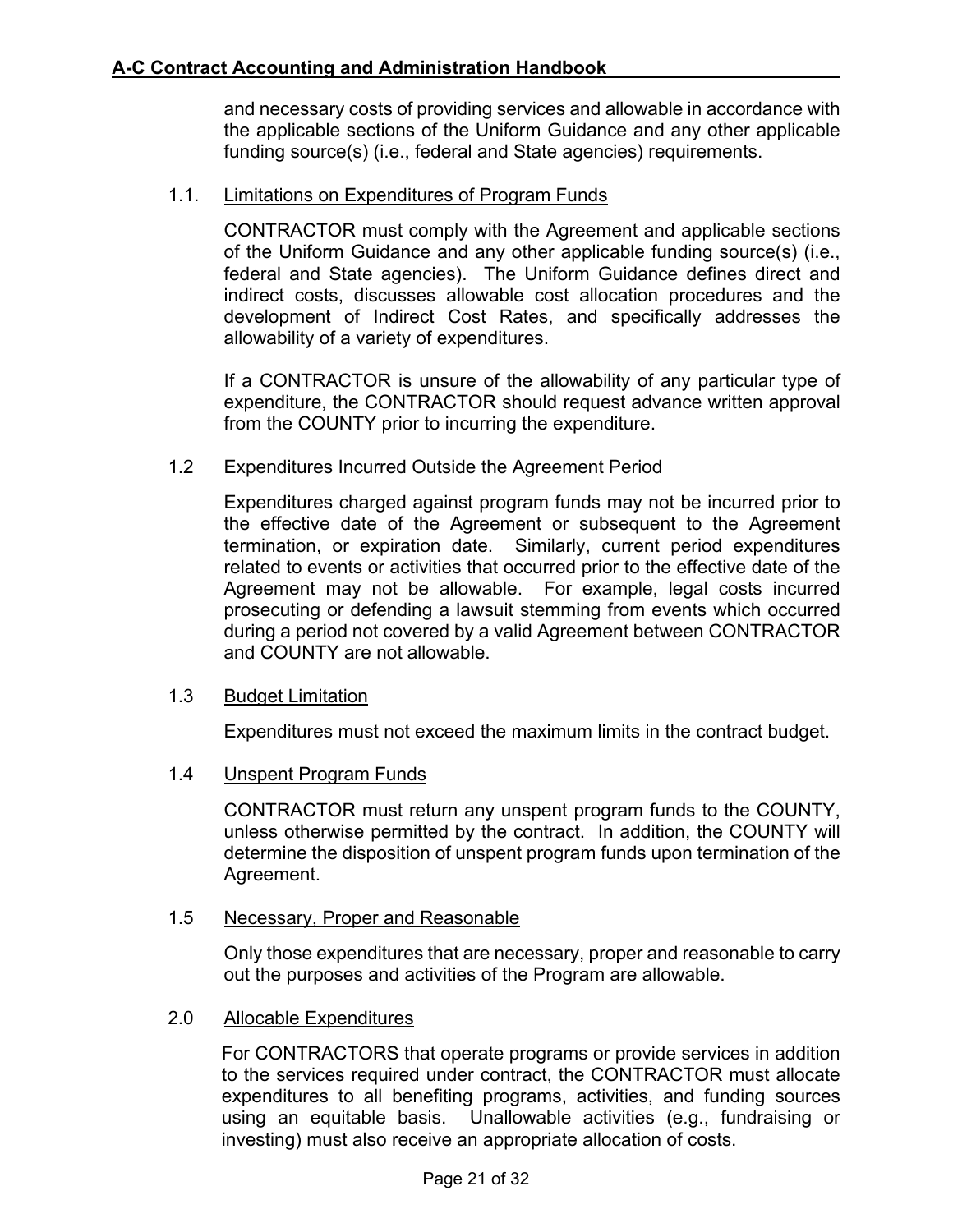## **A-C Contract Accounting and Administration Handbook**

In accordance with the applicable sections of the Uniform Guidance, CONTRACTORS must define their allocable expenditures as either direct or indirect costs (as defined below) and allocate each cost using the basis most appropriate and feasible. *Actual conditions must be taken into account when selecting the method and/or base to be used to allocate expenditures to ensure expenditures are allocated equitably to each benefiting program, activity, and funding source.*

The CONTRACTOR must maintain documentation for allocated expenditures (e.g., timecards, time summaries, calculation of full-time equivalents, square footage measurements).

Under no circumstances shall allocated expenditures be charged to an extent greater than 100% of actual expenditures or the same expenditure be charged both directly and indirectly.

## 2.1 Direct Costs

Unless otherwise set forth in this contract, or required by the funding source(s), direct costs are defined as those costs that can be identified specifically with a particular final cost objective (e.g., a particular program, service, or other direct activity of an organization). Examples of direct costs include salaries and benefits of employees working on the program, supplies and other items purchased specifically for the program, costs related to space used by employees working on the program.

For all employees, other than general and administrative, the hours spent on each program (activity) should be recorded on the employees' timecards and the payroll expenditures should be treated as direct charges and distributed on the basis of the actual recorded hours spent on each program or using another equitable basis based on actual conditions.

Shared costs (i.e., costs that benefit more than one program or activity) which can be distributed in reasonable proportion to the benefits received may also be direct costs.

Examples of bases for allocating shared costs as direct costs:

- Number of direct hours spent on each program
- Full-time equivalents for each program
- Square footage occupied by each program
- Other relevant and equitable methods of allocation

### 2.2 Indirect Costs

Indirect costs are those costs that have been incurred for common or shared purposes and cannot be readily identified with a particular final cost objective. Examples of indirect costs include the salaries and benefits of executive officers and administrative personnel (e.g., accounting, human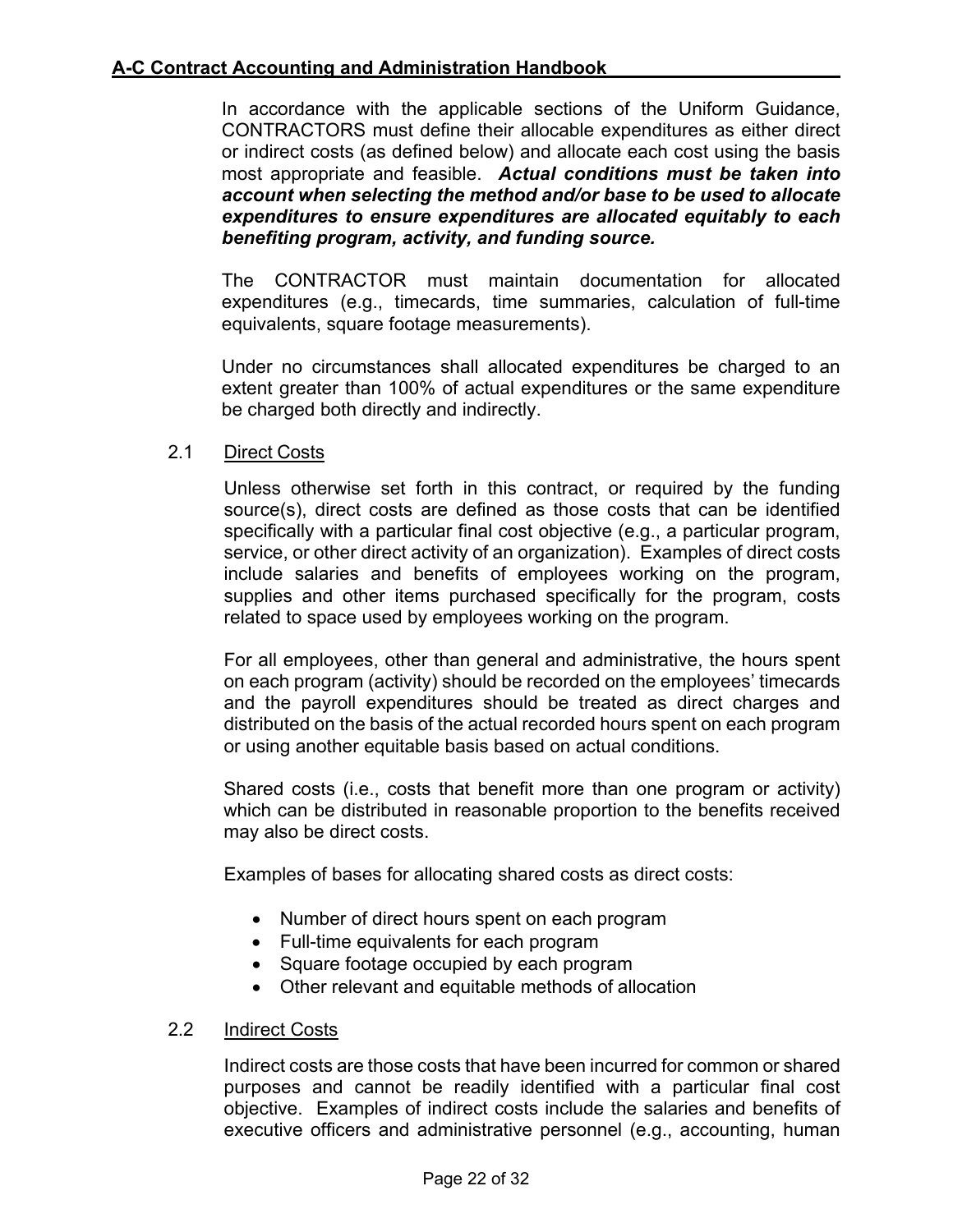resources, information technology), depreciation and use allowances for administrative buildings, and other costs related to the general administration of the organization. Only expenditures that are allowable in accordance with the applicable sections of the Uniform Guidance and any other applicable funding source(s) (i.e., federal and State agencies) shall be included as indirect costs and allocated to the COUNTY program(s).

Examples of bases for allocating indirect costs:

- Total direct salaries and wages
- Total direct costs, excluding unallowable costs that do not represent an activity of the CONTRACTOR (e.g., fines, penalties, bad debts), capital expenditures, and other distorting items such as significant one-time expenditures, or subcontractor payments

## 2.3 Acceptable Indirect Cost Allocation Methods

The Uniform Guidance describes the following allowable methods for allocating and charging indirect costs:

- Simplified allocation method
- Direct allocation method
- Multiple allocation base method
- Negotiated indirect cost rate
- De minimis rate

CONTRACTOR must ensure the indirect cost allocation methodology chosen is clearly described in their Cost Allocation Plan and is used consistently to allocate indirect costs.

### Simplified Allocation Method

This method can be used when an organization's major functions benefit from its indirect costs to approximately the same degree. Using this method, all allocable costs are considered indirect costs and an indirect cost rate is determined by dividing total allowable indirect costs by an equitable distribution base.

## Example:

| Agency-wide indirect costs<br><b>Less: Capital Expenditures</b> | \$250,000<br>10,000 |
|-----------------------------------------------------------------|---------------------|
| Allocable indirect costs                                        | 240,000             |
| <b>Total Agency-wide direct salaries</b>                        | \$1,000,000         |
| Indirect cost rate (\$240,000/\$1,000,000)                      | 24%                 |
| Program direct salaries                                         | \$100,000           |
| Program indirect costs (24% x \$100,000)                        | \$24,000            |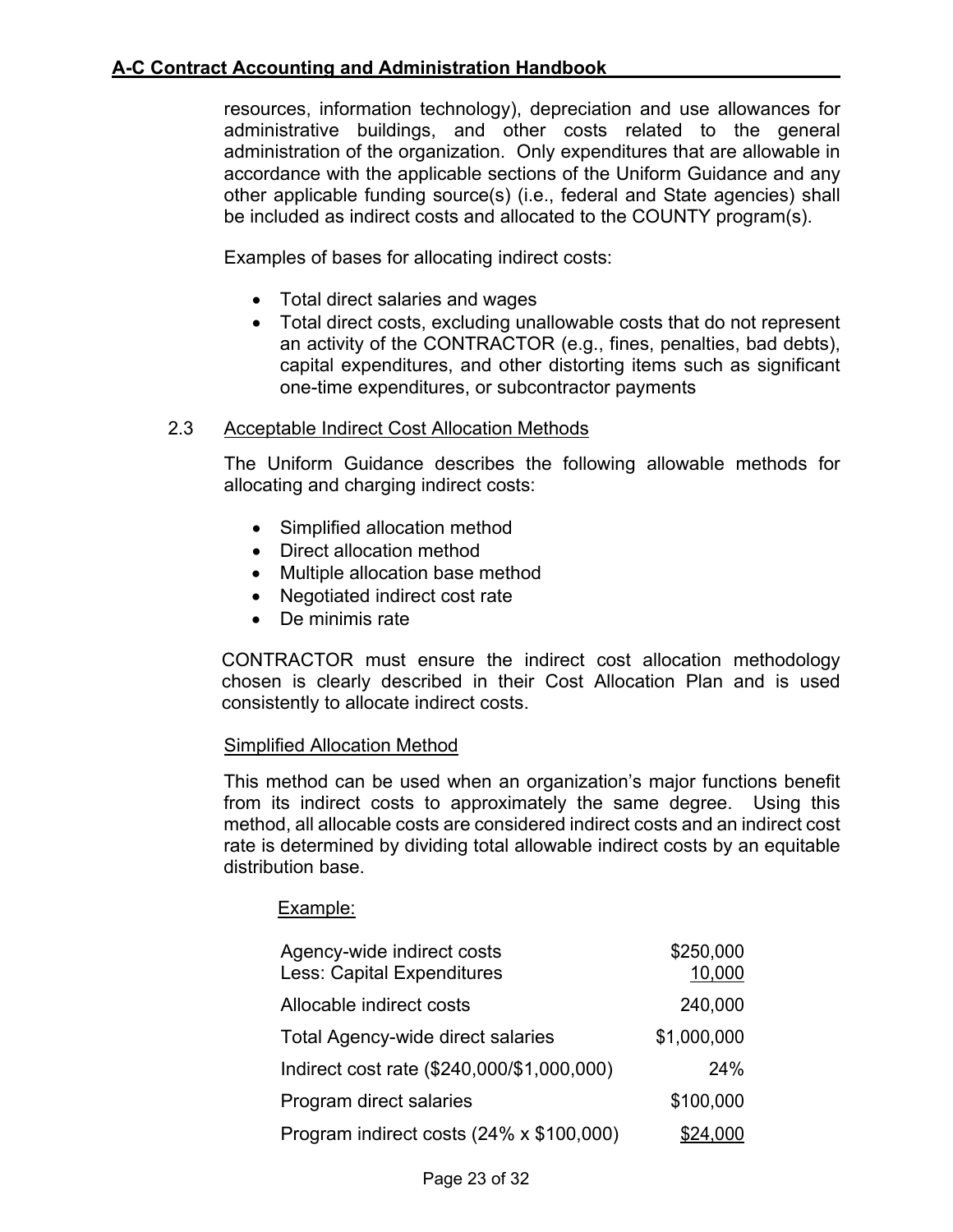## Direct Allocation Method

This method can also be used when an organization's major functions benefit from its indirect costs to approximately the same degree. Using this method, all costs except general administration and general expenditures are treated as direct costs. Shared costs, such as depreciation, facility and equipment rentals, facilities maintenance, telephone, and other similar expenditures, are prorated individually to each direct activity on a basis appropriate for that type of cost.

The remaining costs, which consist exclusively of general administration and general expenditures, are then allocated using the simplified allocation method previously discussed.

## Multiple Base Allocation Method

This method can be used when an organization's major functions benefit from its indirect costs in varying degrees. Using this method, indirect costs are grouped to permit allocation of each grouping on the basis of the benefits provided to the major functions. Each grouping is then allocated individually using the basis most appropriate for the grouping being allocated.

## Negotiated Indirect Cost Rates

CONTRACTORS have the option of negotiating an indirect cost rate or rates for use on all their federal programs. The CONTRACTOR must submit a cost allocation plan to the federal agency with the largest dollar value of Federal awards funded to the organization. The approved indirect cost rate is then applied to the total approved direct cost base.

If CONTRACTOR has a federally approved indirect cost rate, CONTRACTOR must submit a copy of the approval letter to COUNTY upon request.

### De Minimis Rate

A CONTRACTOR that does not have a current negotiated (including provisional) rate may elect to charge indirect costs based on a de minimis rate of 10% of modified total direct costs. If elected, this rate may be used indefinitely, but must be used consistently to charge indirect costs to all programs and activities.

Modified total direct costs includes all direct salaries and wages, applicable fringe benefits, materials and supplies, services, travel, and up to the first \$25,000 of each subaward (regardless of the period of performance of the subawards under the award). It excludes equipment, capital expenditures, charges for patient care, rental costs, tuition remission, scholarships and fellowships, participant support costs, and the portion of each subaward in excess of \$25,000.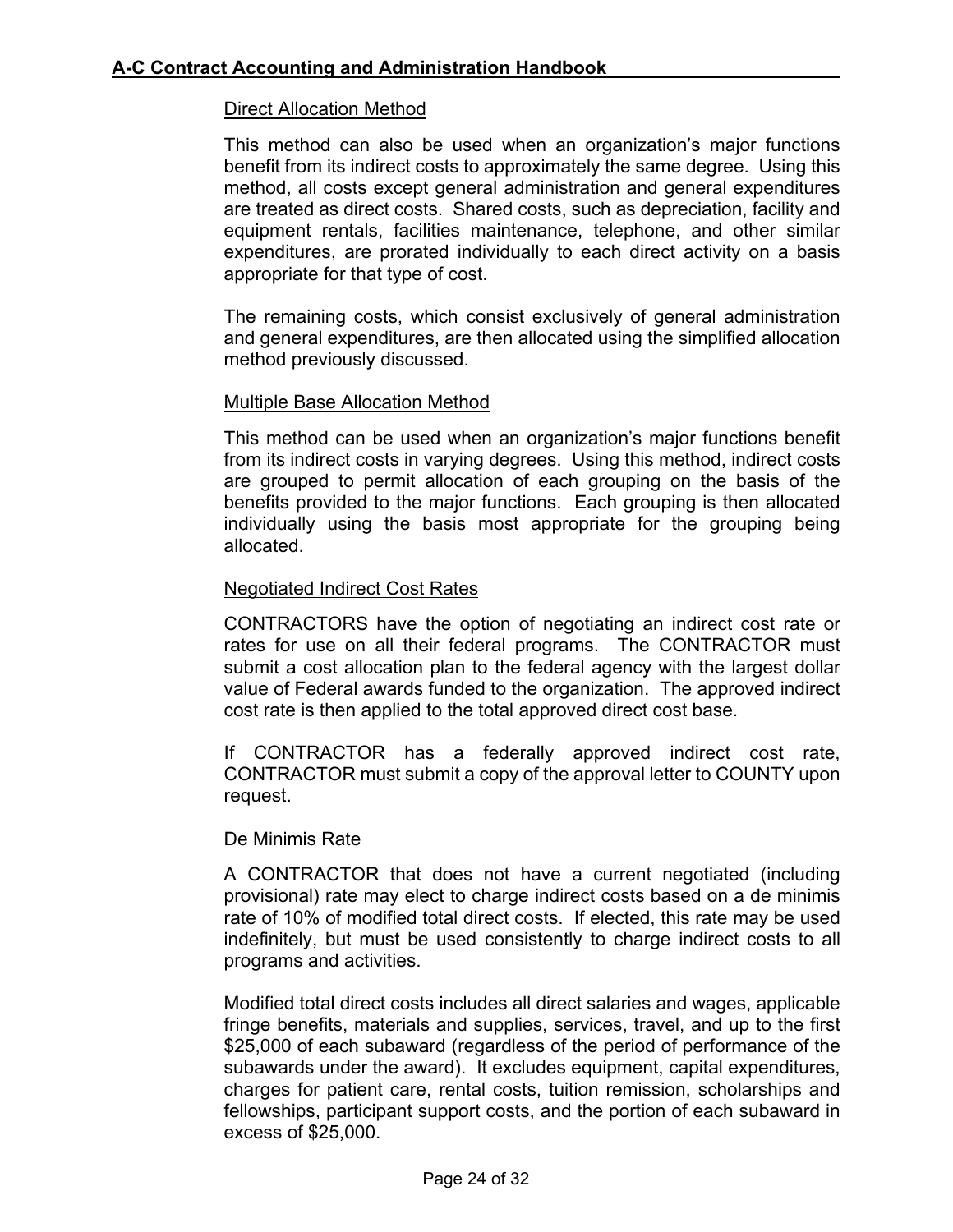### 2.4 Indirect Cost Limitations

CONTRACTOR must ensure indirect costs charged to the COUNTY program are within any maximum limitations established by statutory requirements. Any amounts charged in excess of maximum limitations will be disallowed upon audit unless otherwise allowed and approved by the applicable COUNTY, State, or federal agency.

### 2.5 Cost Allocation Plan

CONTRACTOR must submit an annual Agency-wide Cost Allocation Plan as required by the COUNTY agreement and when requested by COUNTY. The Cost Allocation Plan must be prepared in accordance with COUNTY instructions and the applicable sections of the Uniform Guidance, and include the following information:

- 1. CONTRACTOR general accounting policies:
	- Basis of accounting
	- Fiscal year
	- Method for allocating indirect costs (e.g., simplified, direct, multiple, negotiated rate, de minimis rate)
	- Indirect cost rate allocation base (e.g., direct salaries and wages, direct costs)
- 2. Identify the CONTRACTOR'S direct, shared, and indirect costs (by category) and describe the cost allocation methodology for each category.
- 3. Signature of CONTRACTOR management certifying the accuracy of the plan.

### D. UNALLOWABLE COSTS

The Uniform Guidance addresses the allowability of a variety of costs. For all costs, there are certain restrictions and limitations; however, the following costs are not allowable under any circumstances:

- Bad debts
- Contingency provisions
- Contributions and donations
- Fines and penalties (e.g., including, but not limited to, NSF Check Fees, Traffic Citation Fees)
- Fundraising activities
- Interest (unless expressly allowed by federal guidelines)
- Losses on other awards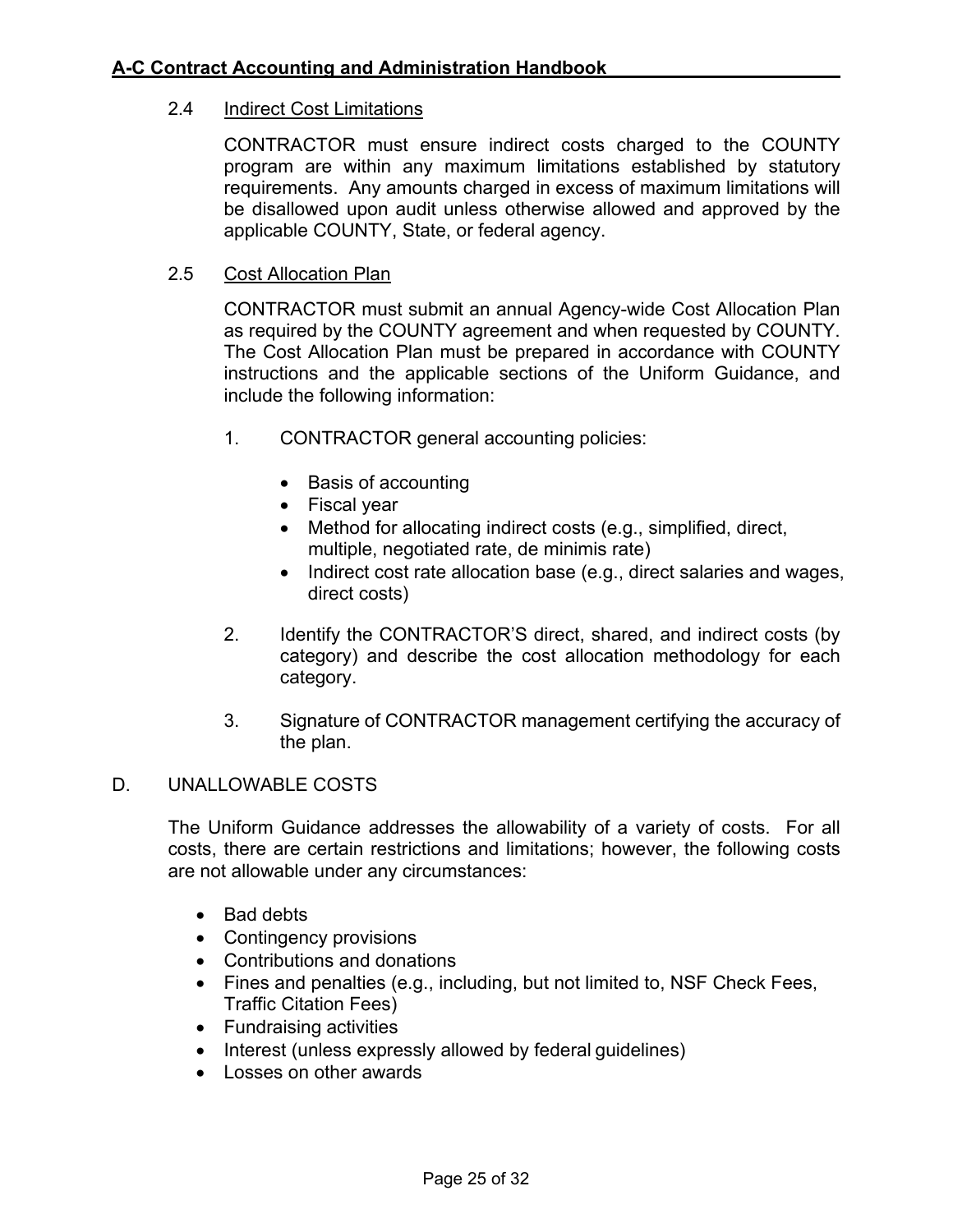### E. OVERPAYMENTS

If upon audit, or at any time during the Agreement year, it is determined that invoices submitted to the COUNTY which were used as a basis for payments to the CONTRACTOR were inaccurate, COUNTY shall determine the total overpayment and require the CONTRACTOR to repay COUNTY. The COUNTY may withhold payments from CONTRACTOR'S future payments for any amounts not returned to the COUNTY or credited to the Contract unless otherwise prohibited by State or federal regulations.

F. GOVERNANCE

#### **OVERVIEW**

Large numbers of nonprofit corporations, organized for public benefit, receive public funds through contracts with Los Angeles County. Many County service contracts support key public initiatives, including protecting children, providing health care and foster employment, and reducing the effects of mental impairments and substance abuse.

Nonprofit organizations doing business with Los Angeles County must conduct their work in a manner consistent with their charitable mission and the public purposes embodied in County contracts. This demands that nonprofit agency governing boards be conscious of their fiduciary responsibilities in providing oversight and making decisions.

Directors, officers, and employees of nonprofit corporations with which Los Angeles County contracts shall not:

- Permit or benefit from self-dealing transactions (unless permitted by law), or unreasonable compensation
- Misuse or dissipate scarce public resources

#### 1.0 Independence

It is recommend that Nonprofit agencies doing business with the County of Los Angeles have a governing board of at least 5 directors (however, under no circumstances shall a governing board have less than 3 directors), a majority of whom (1) have not been employed by the Nonprofit within 5 years before their election, (2) have no direct or indirect material financial interest in the organization, or any other relationship that could create a conflict of interest on the part of the director(s). A financial interest may exist for reasons of business, investment, or family relationship (including a director's brother, sister, ancestor, descendant, spouse, brother-in-law, sister-in-law, son-in-law, daughter-in-law, mother-in-law, or father-in-law).

"Financial interest" means an actual or potential ownership, investment, or compensation arrangement in or with any entity or individual with which the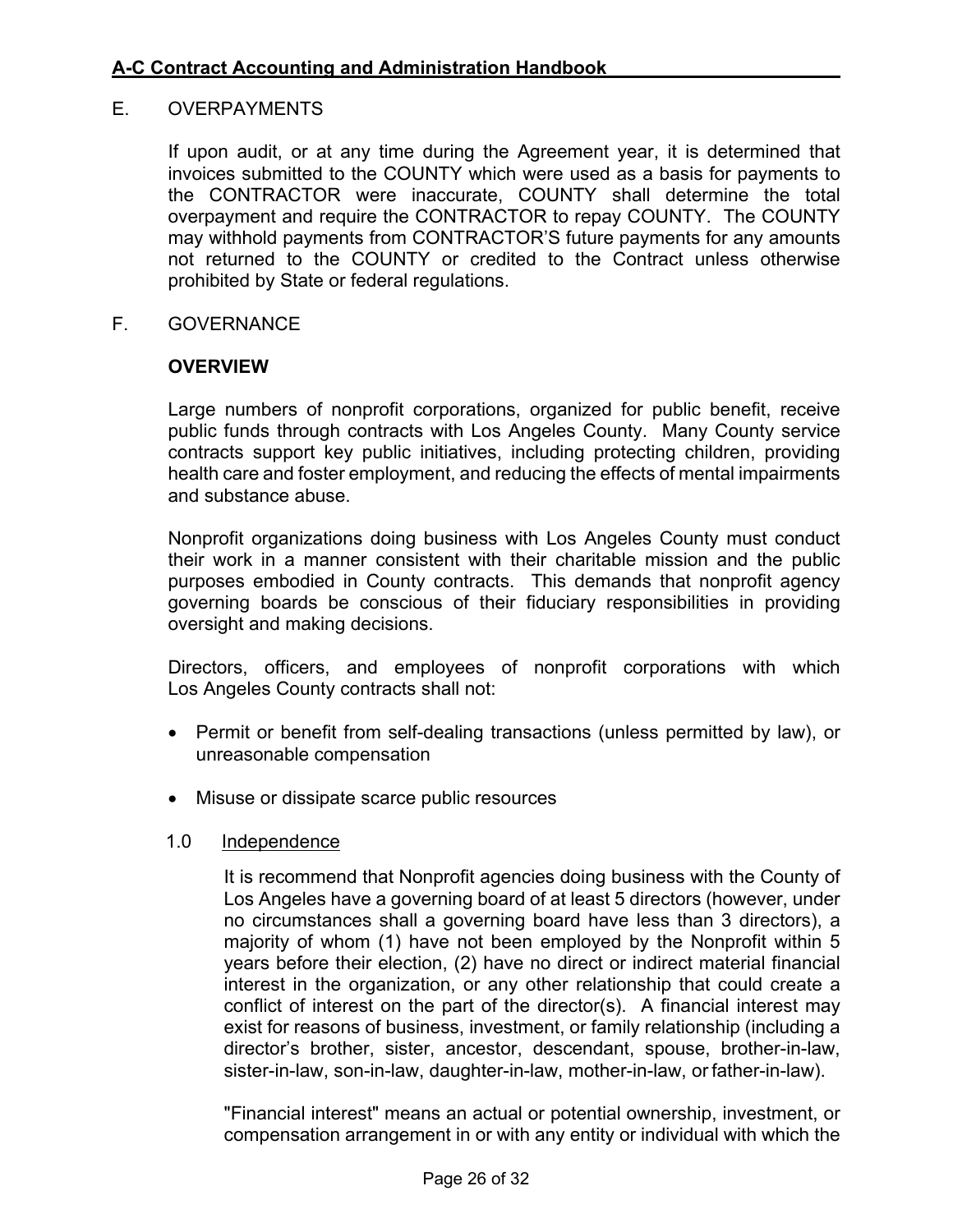organization has, or is negotiating, a transaction or arrangement. The term "independent", when used to describe Directors who serve on the oversight committees described in paragraph 3.0 refers to persons meeting the requirements of this paragraph.

## 2.0 Oversight Mechanisms

An organization's governing board shall provide for its governance in accordance with the following:

- Adopt and disclose the organization's governance standards including director qualifications, responsibilities, and compensation.
- Adopt and disclose a code of business conduct and ethics for directors, officers, and employees, and promptly disclose to the County any waivers of the code affecting organization directors, officers, or employees.
- Be familiar with the terms and conditions of all the Organization's County contracts. No less than annually, the board should review the Organization's compliance with contract provisions, particularly including insurance, internal control, federal and State reporting and payment requirements for payroll withholding, and report deviations to the County oversight department.

An organization's governance guidelines and code of ethics shall provide means to annually distribute to and obtain from directors, officers and employees written acknowledgments of their adherence to the organization's governing standards. They must incorporate a mechanism for disclosing and addressing possible conflicts of interest. They must provide for appropriate record-keeping, particularly of transactions and arrangements required to be reviewed by the governing board and where significant organization resources are expended by or for officers, directors and employees.

An organization's governance guidelines and code of ethics shall provide for "just and reasonable" compensation and benefits consistent with the compensation amount or guidelines established in the Organization's contract(s) with the COUNTY. Compensation and benefits of directors, officers, and employees should be comparable to agencies of similar size and function (See Section B.3.3, "Limitations on Positions and Salaries"). No employee may receive compensation or benefits for more than one Organization job. For example, the CEO cannot receive compensation or benefits for the job of CEO and another job such as program manager, etc.

### 3.0 Oversight Committees

An organization's governing board shall establish committees having the following characteristics, compensation, and duties.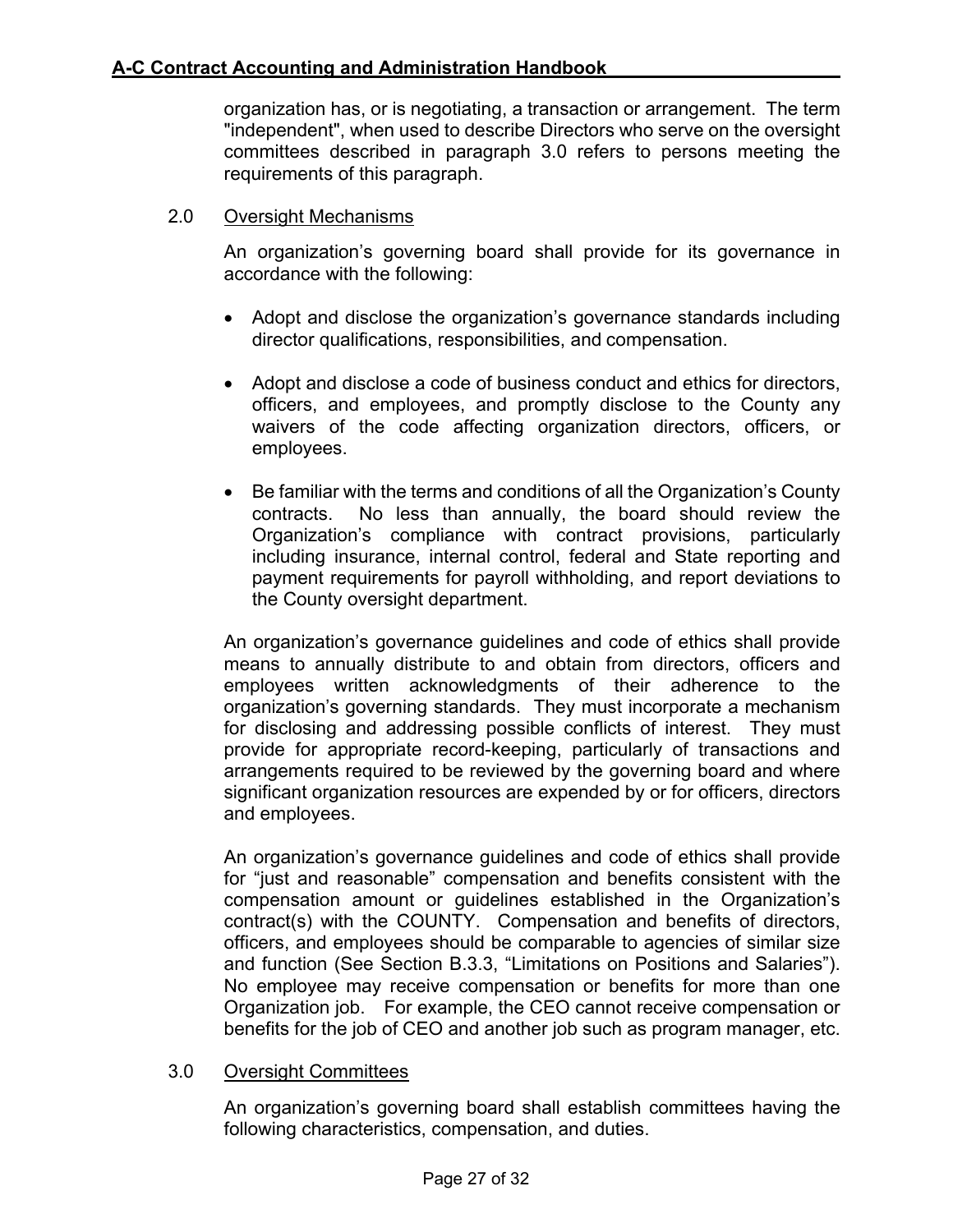## **Nominating Committee**

The Board shall establish a nominating committee composed entirely of independent directors to consider new appointments to the Board.

## **Compensation and Benefits Committee**

The Board shall establish a Compensation and Employee Benefits Committee composed entirely of independent directors to establish compensation and benefits for the Organization's Chief Executive Officer, President, Chief Financial Officer, and Treasurer.

## **Audit Committee**

The Board shall establish an Audit Committee of no fewer than three directors, all of whom must be independent, and one of whom shall have financial experience. In no event shall employees, including, but not limited to the president, chief executive officer, the treasurer, or chief financial officer serve on the Audit Committee.

## **Annual Audit Duties:**

- If the CONTRACTOR expends federal awards in excess of \$750,000 in a year, the Audit Committee will recommend an independent auditor to perform the annual single audit of the CONTRACTOR'S financial records. The audit must be performed in accordance with Generally Accepted Government Auditing Standards and comply with the Single Audit Act and Uniform Guidance.
- The Audit Committee must negotiate the independent auditor's compensation on behalf of the governing Board, oversee its work, and resolve disagreements between management and auditors regarding financial reporting.
- The Audit Committee must confer with the auditor to review the audit and decide whether to accept it, satisfy itself that the financial affairs of the nonprofit organization are in order, and ensure that the COUNTY receives a copy of the annual audit report and all other audits, reviews, and other third-party reports.

## **Additional Audit Committee Duties**

The Audit Committee must:

- Establish procedures for receiving and addressing complaints regarding accounting, internal controls, and auditing matters.
- Monitor and take steps to ensure proper management response to major performance or fiscal deficits, such as the expressed concerns or claims of major creditors.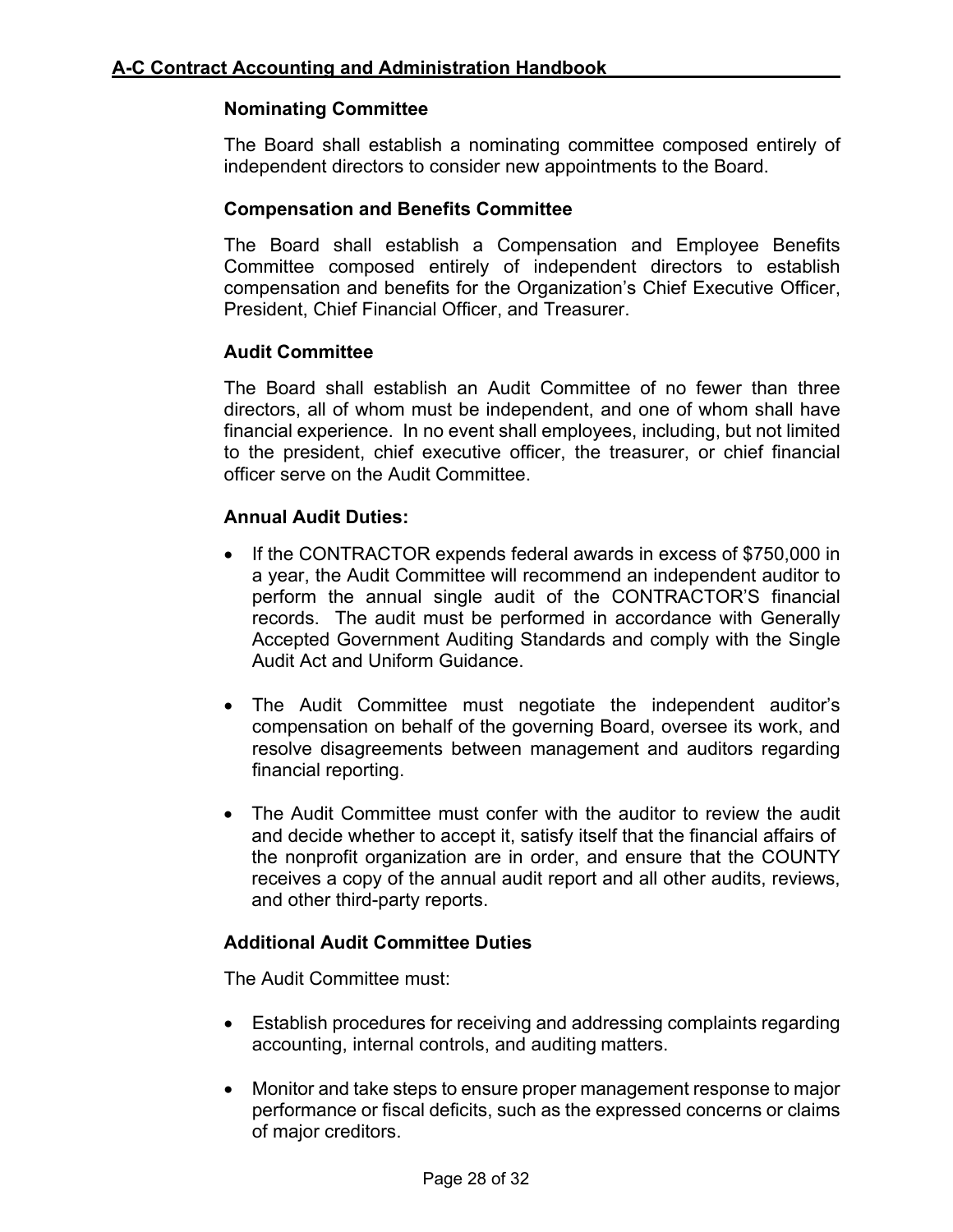- Pre-approve all audit and non-audit services provided by the auditor. Non-audit services are defined as any professional services provided other than those provided in connection with an audit or review of the financial statements of the Organization. Following is a list of non-audit services for which the independent auditor cannot perform unless the firm follows the independence standard in the Yellow Book issued by the U.S. Comptroller General:
	- $\checkmark$  Bookkeeping or other services related to the accounting records, or financial statement of the audit client;
	- $\checkmark$  Financial information systems design and implementation;
	- $\checkmark$  Internal audit outsourcing services;
	- $\checkmark$  Management functions or human resources;
	- $\checkmark$  Investment adviser or investment banking services;
	- $\checkmark$  Legal services and expert services unrelated to the audit.

### G. MISCELLANEOUS REQUIREMENTS

1.0 Insurance

CONTRACTOR is responsible for securing and maintaining insurance coverage as required by the Agreement. CONTRACTOR must notify COUNTY when insurance is revoked, reduced to a level or coverage less than required, or otherwise made ineffective.

Insurance must include an endorsement naming the COUNTY as an additional insured.

2.0 Activity

No funds, materials, property, or services contributed to the COUNTY or the CONTRACTOR under this Agreement shall be used in the performance of any political activity, the election of any candidate, or the defeat of any candidate for public office.

#### 3.0 Reporting Fraud/Misconduct

CONTRACTORS are expected and required to report suspected fraud, waste, or misuse of public monies, and misconduct of COUNTY personnel to the Los Angeles County Fraud Hotline (Hotline). CONTRACTORS are also expected and required to report suspected fraud committed by their employees and subcontractors when that fraud affects their contract with the COUNTY. Reportable conditions include, but are not limited to:

- Requests for bribes/kickbacks/gratuities by COUNTY personnel.
- Favoritism/nepotism in the awarding of COUNTY contracts, or selection of vendors.
- Theft or misuse of any funds, resources, or equipment.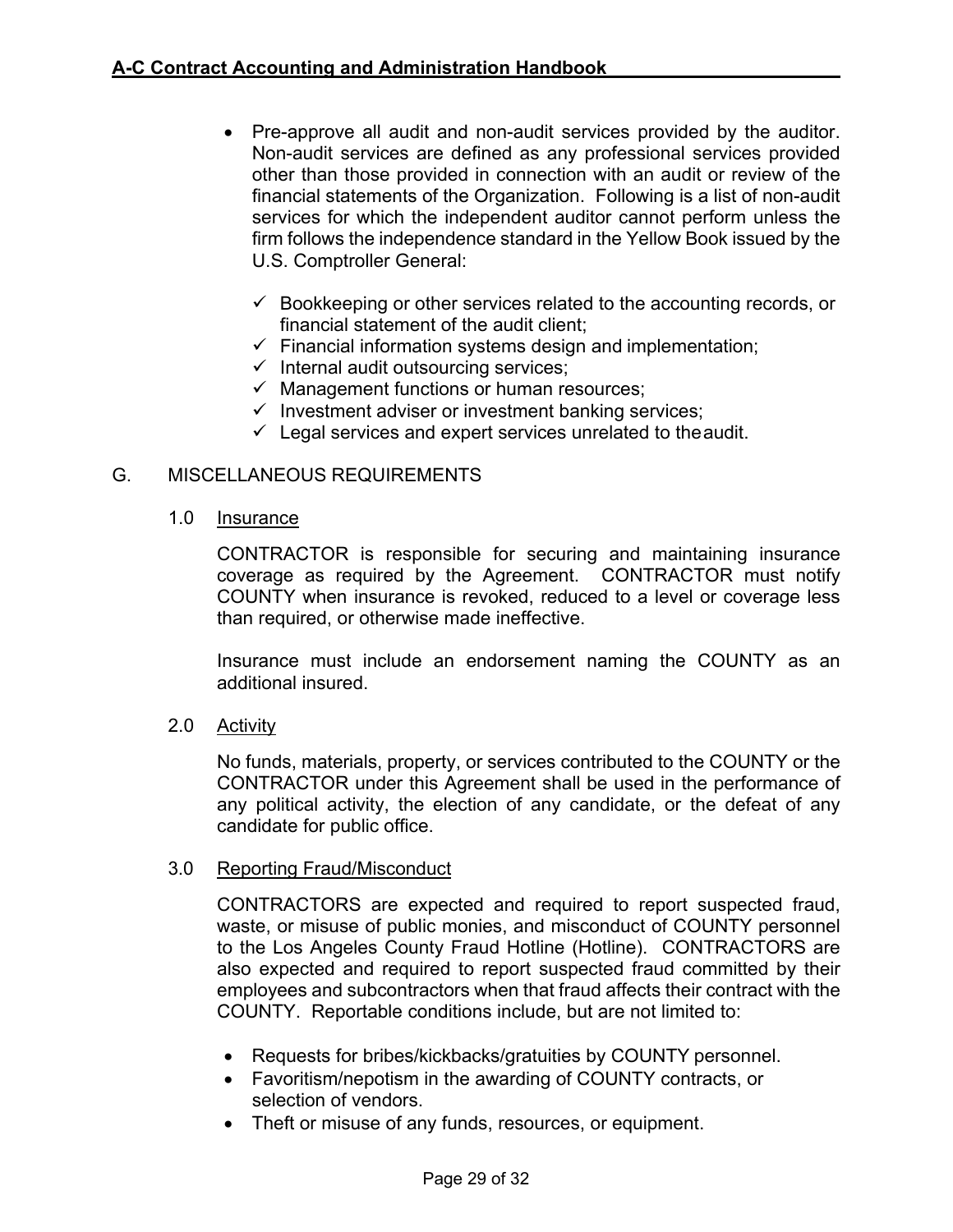Reportable conditions must be reported to the Hotline upon their discovery by CONTRACTOR. Failure to report the types of fraud/misconduct discussed above may be grounds for contract termination.

The reporting party may remain anonymous. Reports can be made via telephone, mail or by Internet to:

Online: www.fraud.lacounty.gov

Email: [fraud@auditor.lacounty.gov](mailto:hotline@auditor.lacounty.gov)<br>Toll Free: (800) 544-6861  $(800)$  544-6861 U.S. Mail: County of Los Angeles Department of Auditor-Controller Office of County Investigations, 500 W. Temple Street, Suite 514 Los Angeles, CA 90012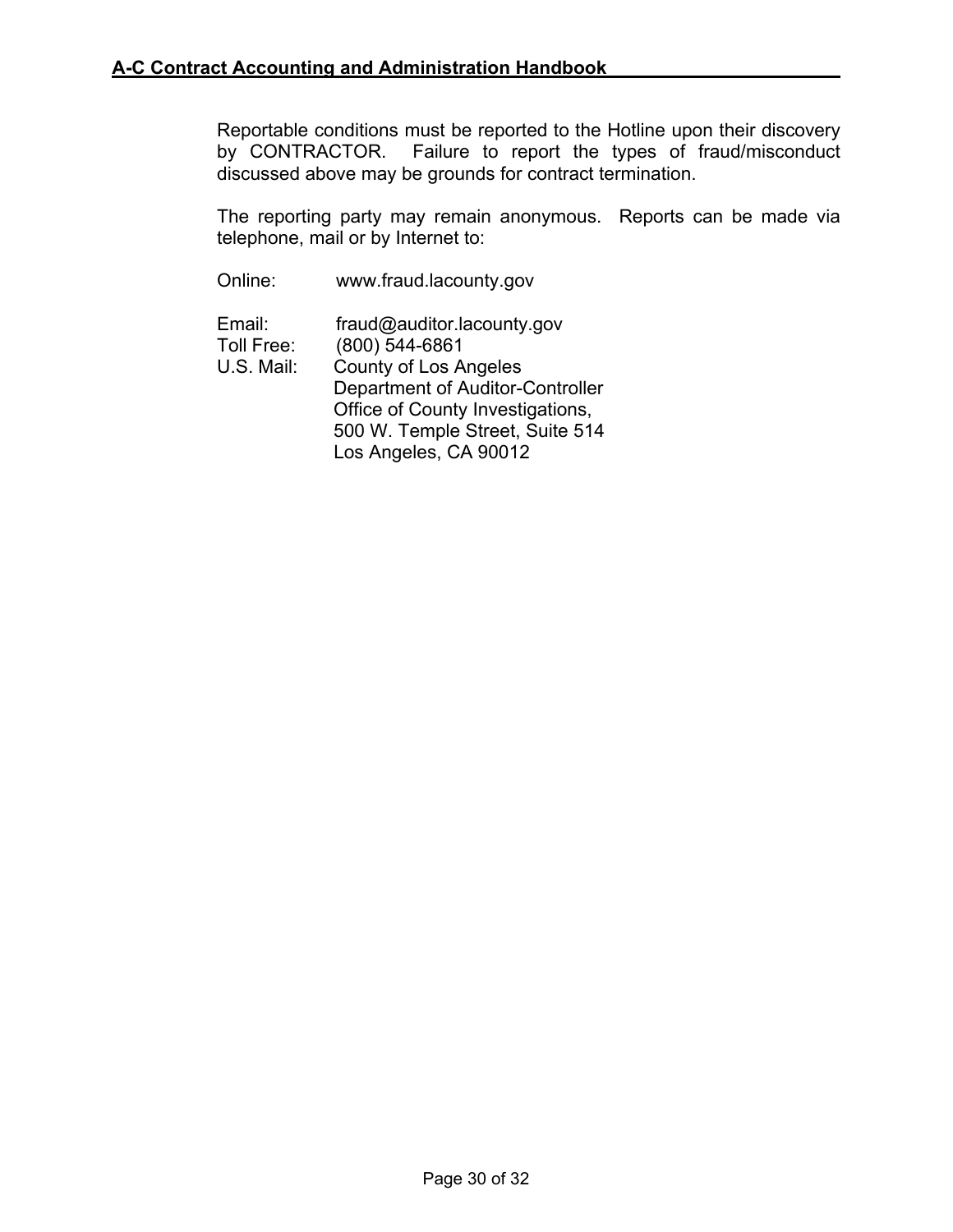# **Agency Name Bank and Account # For the Month Ended June 30, 202X**

<span id="page-31-0"></span>

| <b>Balance Per Bank Statement</b> | \$35,000.00                                                                                                                                                                                                                    |                |                |                      |       |
|-----------------------------------|--------------------------------------------------------------------------------------------------------------------------------------------------------------------------------------------------------------------------------|----------------|----------------|----------------------|-------|
| Add:                              | Deposit(s) in Transit<br><b>Bank Service Charge</b>                                                                                                                                                                            |                | \$             | 4,000.00             |       |
|                                   | (erroneously posted -- to be reversed next month)                                                                                                                                                                              |                | \$             | 20.00                | $[1]$ |
| Less:                             | <b>Outstanding Checks</b>                                                                                                                                                                                                      |                |                |                      |       |
|                                   | #100                                                                                                                                                                                                                           | \$<br>1,000.00 |                |                      |       |
|                                   | #101                                                                                                                                                                                                                           | \$<br>500.00   |                |                      |       |
|                                   | #102                                                                                                                                                                                                                           | \$             | $\mathbb{S}^-$ | 500.00 \$ (2,000.00) |       |
|                                   | Bank Posting Error (to be reversed next month)                                                                                                                                                                                 |                |                | $(120.00)$ [1]       |       |
| <b>Adjusted Bank Balance</b>      |                                                                                                                                                                                                                                |                |                | \$36,900.00          |       |
|                                   | <b>Balance Per Book</b>                                                                                                                                                                                                        |                |                | \$36,950.00          |       |
| Less:                             | <b>Bank Charges</b>                                                                                                                                                                                                            | \$<br>40.00    |                |                      |       |
|                                   | Post Error                                                                                                                                                                                                                     | \$<br>10.00    | $\mathfrak{S}$ | $(50.00)$ [1]        |       |
|                                   | <b>Adjusted Book Balance</b>                                                                                                                                                                                                   |                |                | \$36,900.00          |       |
|                                   |                                                                                                                                                                                                                                | Date           |                |                      |       |
|                                   | Reviewed by: The contract of the contract of the contract of the contract of the contract of the contract of the contract of the contract of the contract of the contract of the contract of the contract of the contract of t | Date           |                |                      |       |

[1] Reconciling items.